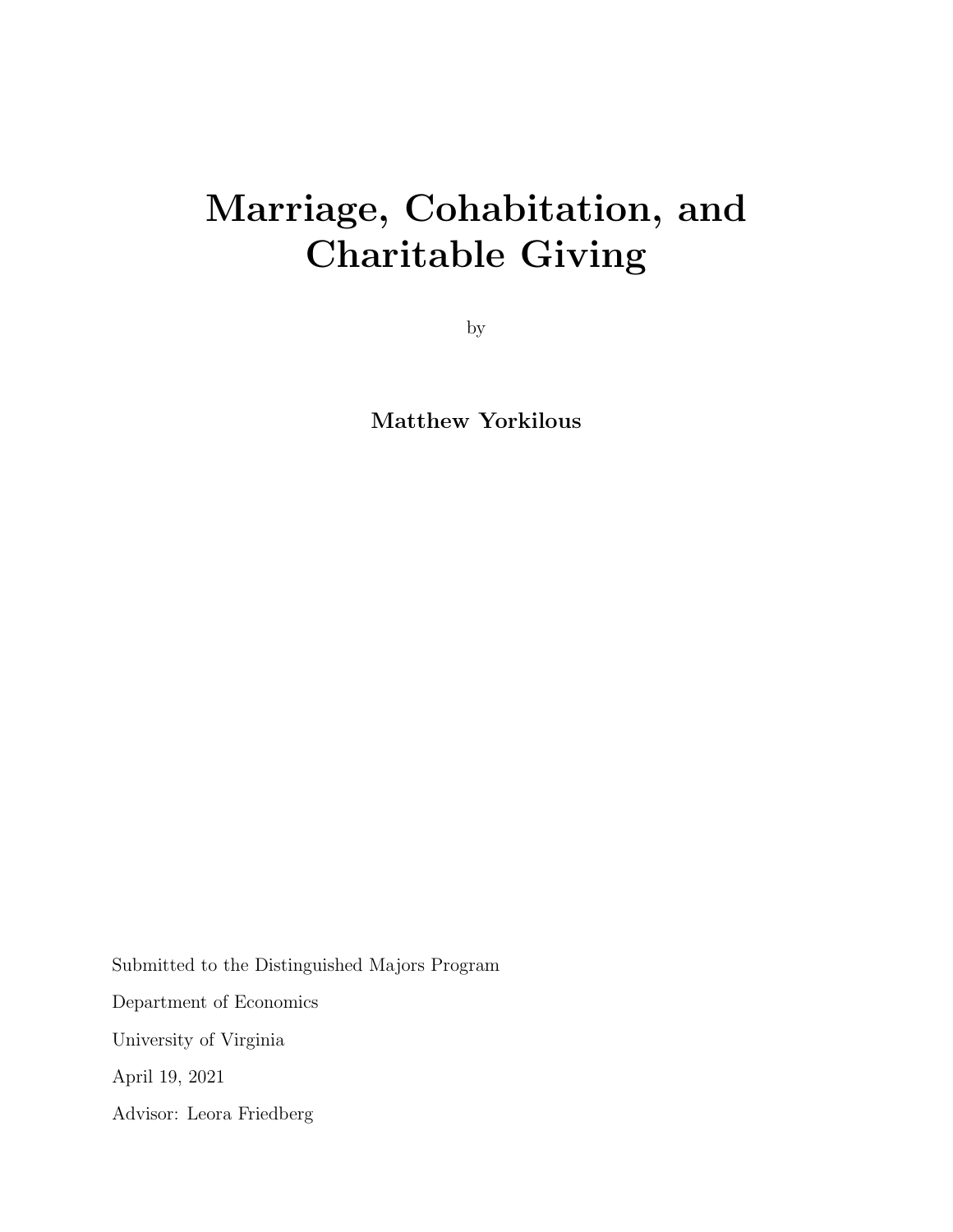## Acknowledgements

First and foremost, I would like to thank my advisor Professor Leora Friedberg—likely more than she knows, her expectations for me were much higher than my own, and it was them that made this paper possible. She gave me the most helpful advice I've received in my academic career, without which I certainly could not have finished this biggest project I've ever attempted.

Thanks must also go to Professor Amalia Miller, who, despite the circumstances that made teaching rather difficult this year, with great honesty and intention provided rich opportunities for us to learn and improve. I also wish to thank the other members of the DMP cohort, and particularly Cameron Scalera and Craig Epstein, who on several occasions helped ground me in reality when the stress of this project was overwhelming.

On that subject, the stress of this thesis was often too much for me to handle on my own. As such I'm extremely grateful for my loved ones whose support got me through it—especially my parents and of course my friend Blair Smith. Pierina Rossini, you make all of my days better, but especially the tougher ones over the course of this process—I can't thank you enough. I'm looking forward to this summer, when (according to my results) we'll suddenly start giving more to charity.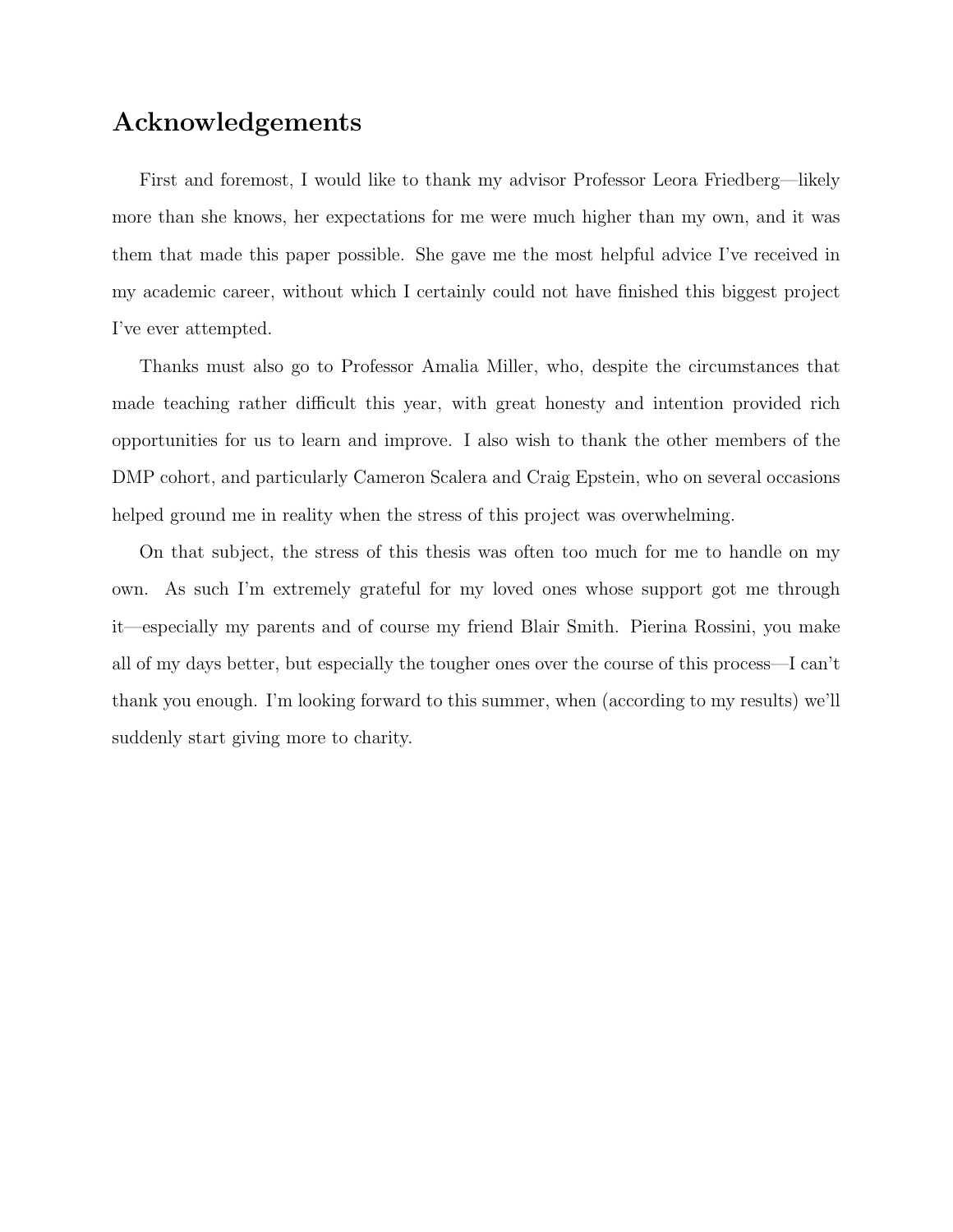## Marriage, Cohabitation, and Charitable Giving

Matt Yorkilous

University of Virginia

April 19, 2021

#### Abstract

I examine charitable giving behaviors by married and permanently cohabiting couples. Looking first at differences between married, cohabiting, and single households, I find that married couples are more likely to give and to give more than other groups, especially to religious organizations. I then look at specific couples over time, examining particularly those who transition from cohabitation to marriage, and find that though couples who will eventually get married are predisposed to giving even before their marriage, their giving increases after marriage in a way not explained by changes in income or other relevant independent variables. This change is explained in large part by differences in households' income elasticities of giving across couple groups and over time. I also check the responsiveness of permanently cohabiting couples' giving to changes in the tax-price of both household members, and show that their giving responds only to changes in the higher earner's marginal tax rate. The results suggest a connection between the commitment mechanism of marriage and investment in the household public good of charitable giving.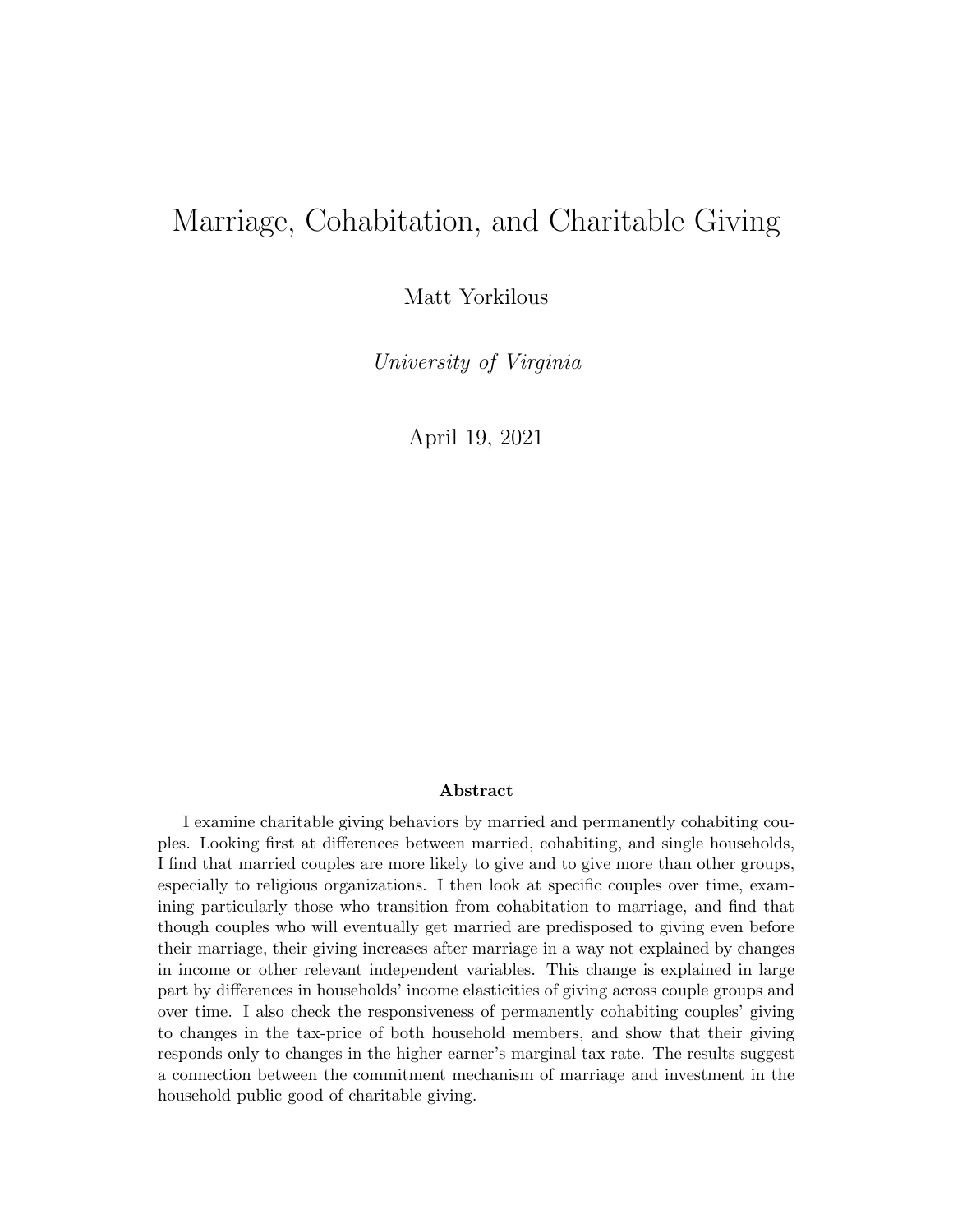## 1 Introduction

As long ago as Becker (1981), economists have been interested in analysis of the structures of families, as well as the ways in which these structures affect their spending decisions. Among the most important is marriage. Obviously, a common reason people enter into a marriage relationship is to express love and demonstrate commitment, as these contribute to utility in and of themselves. But economists often consider marriage in another way as well: as a mechanism that exploits the increased returns to consumption and production of household goods that accompany a two-person family structure, relative to being single. Increasingly in recent decades, however, many people have been choosing to cohabit with their romantic partners, either in advance of or in place of a legal marriage (Lundberg and Pollak 2015). Since many of the production benefits (i.e. division of labor) and consumption benefits (i.e. shared household public goods) of a two-person household apply to cohabiting as well as married couples, the fact that people still choose to get married (and indeed, often choose to get married after first cohabiting) suggests some additional benefits to marriage—benefits distinct from those enjoyed by multi-person households.

One potential explanation in the rational-choice framework for the decision to marry rather than cohabit has to do with commitment. In particular, the social and legal costs of exiting a marriage relationship (divorce) are significantly higher than the costs of exiting a cohabiting or roommate relationship. Marriage, then, can act as a mechanism for commitment, decreasing the probability of the dissolution of the union by increasing the costs of exiting it. Lundberg and Pollak (2013) argue that couples choose marriage as a commitment device in order to "foster cooperation and encourage marriage-specific investments." Specifically, they emphasize investment in children and children's consumption goods, which are considered household public goods.

Children and their consumption, though, are not the only examples of household public goods, and it is of interest to know whether the commitment mechanism of marriage facilitates the same kind of increased investment in these other goods as well. One particular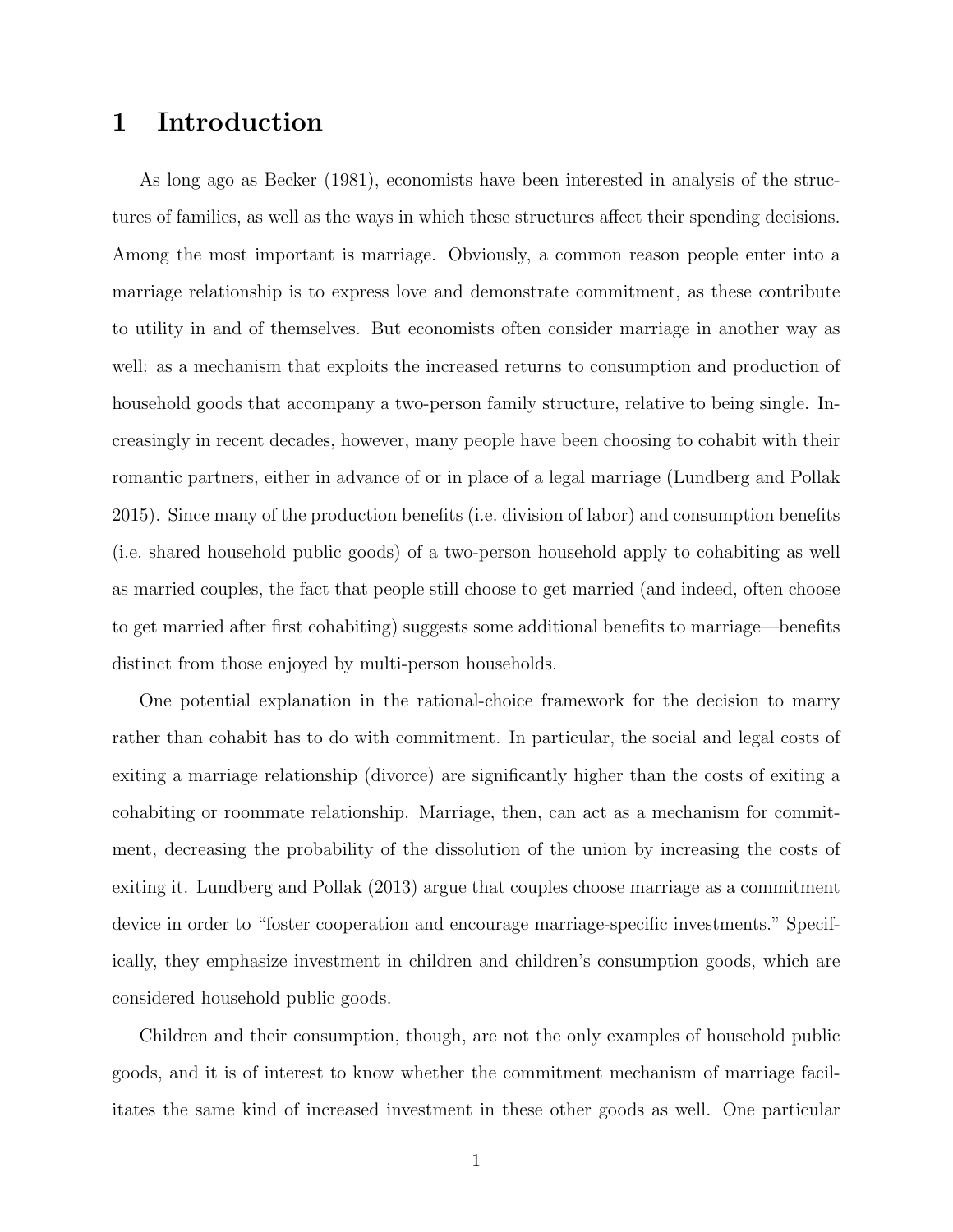example of a good that may be a household public good is a household's charitable giving. Charitable giving is of special interest because it is also a public good by the general definition, and increased levels of charity are of benefit (directly and indirectly) not only to donors and beneficiaries but also the public (Yörük 2015). As such, governments have often sought and adopted policies to encourage charitable giving. It becomes natural, then, to inquire about the relationship between the commitment mechanism of marriage, charitable giving, and related government policies that influence both spending on all kinds of public goods and the marriage decision itself.

In this paper, I explore marriage, cohabitation, and charitable giving. I first examine whether the intertemporal commitment mechanism of marriage leads to an increase in giving. I follow the rich literature on estimation of charitable giving by households as a function of their incomes, tax rates, and other characteristics and directly compare married and cohabiting couples (Andreoni, Brown, and Rischall 2003; Yörük 2010; Wiepking and Bekkers 2012). In the interest of identifying the effect of the commitment mechanism of marriage, I look especially closely at giving by couples who first cohabit and then later get married. In addition, I examine other factors that affect the decision of how much and to whom to give, again comparing married and cohabiting couples. Specifically, I explore the responsiveness of giving to taxes and income by and between these two categories of couples. Taxation is of special interest in the context of this topic, since married and cohabiting couples are treated differently by United States tax law, and charitable giving is tax-deductible. Thus, tax policies will likely influence simultaneously the decision to marry and the decision to give.

I use data from eight biennial waves of the Center on Philanthropy Panel Study (COPPS) supplement to the Panel Study of Income Dynamics (PSID) from 2001-2015 to examine differences in charitable giving by married and permanently cohabiting couples. I use an instrumental-variables approach to account for the endogenous tax-price of giving, and present evidence that married couples are more likely to give and give in greater amounts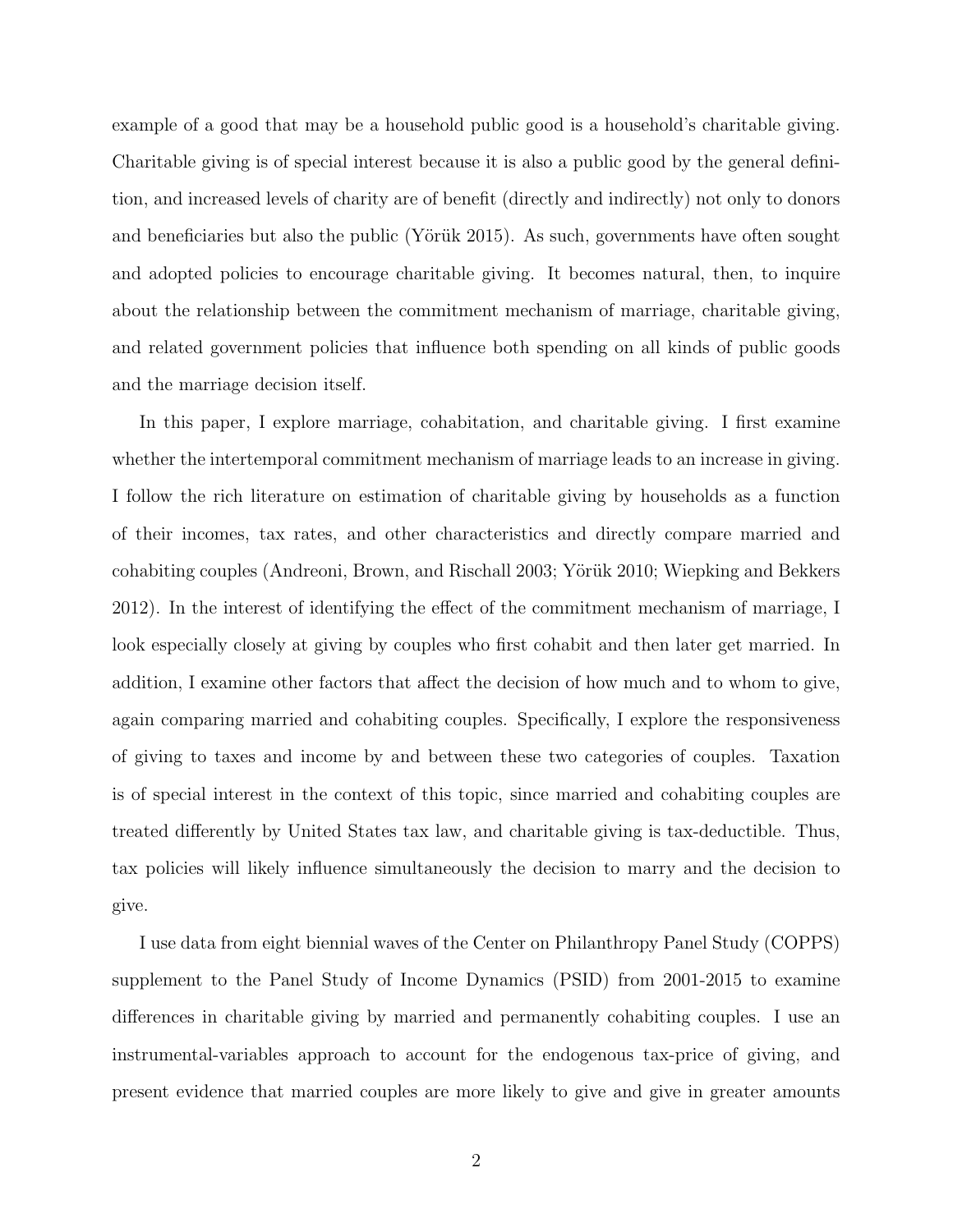than cohabiting couples, holding other variables constant. I find that when households transition between couple categories, they give most when they are married, and in particular once-cohabiting couples give more after they get married. These differences seem to be explained by a greater income elasticity of giving for married couples. Singles appear more responsive to the tax-price of giving than other kinds of households, and before getting married, cohabiting couples respond only to the tax-price faced by the higher earner in the household.

In section 2 I review the literature on marriage and cohabitation, charitable giving by households, and estimates for the tax-price elasticity of giving. In section 3 I develop a simple theoretical model to motivate the idea that the commitment mechanism of marriage increases investment in charitable gifts. In sections 4 and 5 I describe my data and present my results. Conclusions are in section 6.

#### 2 Literature Review

In much of the early literature on the economics of the family, "marriage" is essentially synonymous with "two-person household," such that the feasible set contains only two elements: marriage and living alone (Becker 1973, 1981; Weiss 1997; Bergstrom 1997). The gains from marriage often described by economists—namely, joint production and consumption—are really just gains from living together (Weiss, 2008; Lam, 1988). Among the first to explicitly study the marriage contract as a commitment device, rather than simply a decision to form a union, were Matouschek and Rasul (2008). They provide evidence that commitment is the most plausible reason couples enter a marriage relationship, compared with alternative hypotheses of marriage as a signaling device or a method of providing exogenous payoff. Several other authors followed in demonstrating a possible theoretical relationship between such commitment and efficiency in household production and consumption, linking the higher costs of divorce to an increase in intra-couple cooperation (Iyigun 2009, Gemici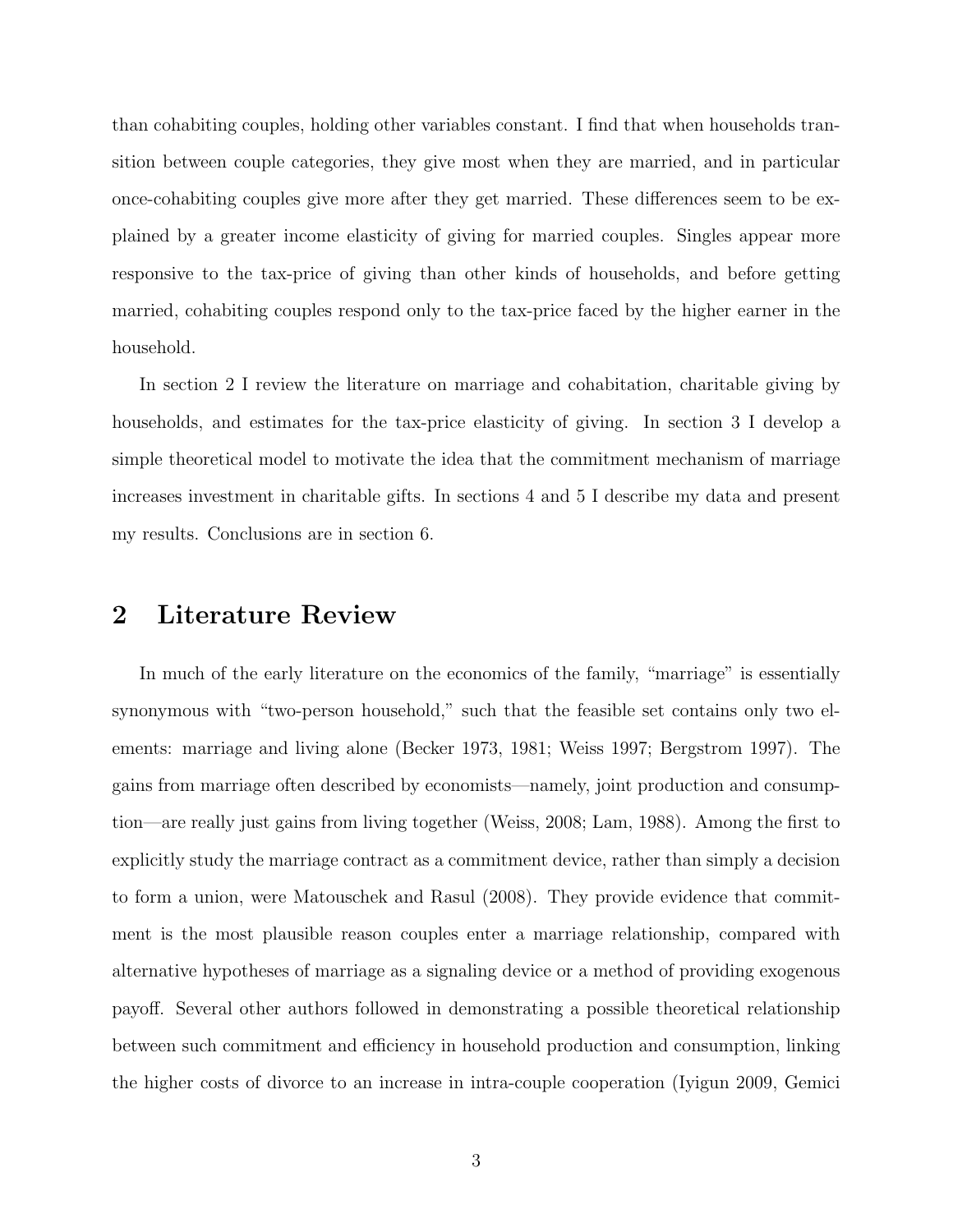and Laufer 2010, Cigno 2011). Lundberg and Pollak (2013, 2015) emphasize the importance of this growing theoretical literature in explaining trends of increased cohabitation in the United States. They draw particular attention to the effects of marital commitment on investment in children, as well as the disproportionate adoption of this family structure by the poor and less educated, since parents seeking to invest more highly in their children get married in order to better facilitate that investment.

While marriage and charitable giving have been studied extensively by economists, few have analyzed the differences between cohabiting couples and married couples in this area; indeed, few have even considered the existence of cohabiting couples. In Andreoni and Payne's (2013) overview of the charitable giving literature, they speak of giving by households as synonymous with giving by married couples. Andreoni, Brown, and Rischall's (2003) seminal paper specifically examines such giving by married couples, finding differences in the preferences over giving of single men and women, and showing that these differences continue into marriage by analyzing giving broken down by who was the decision maker in the household (the husband, the wife, or the couple jointly). They also observe costs of bargaining over charitable gifts by couples, in that couples who decide together give less than they would be predicted to give if they had decided independently and unilaterally. However, Wilhelm (2007) shows that the quality of the data used by Andreoni, Brown, and Rischall (the Survey of Giving and Volunteering) is lower than that available in the PSID. Yörük (2010) attempts to replicate their results using the PSID, but finds instead positive returns to bargaining over charitable giving by legally married couples.

Other studies have followed Andreoni, Brown, and Rischall (2003) and Yörük (2010) in examining giving by married couples, but none have yet sufficiently analyzed the effects of marriage relative to permanent cohabitation. Wiepking and Bekkers (2012) show that legal marriage is correlated with more and bigger charitable gifts, but only relative to nonmarriage, rather than explicitly permanent cohabitation. Wiepking and Maas (2009) find positive effects on charitable giving from having a partner of any kind, though they do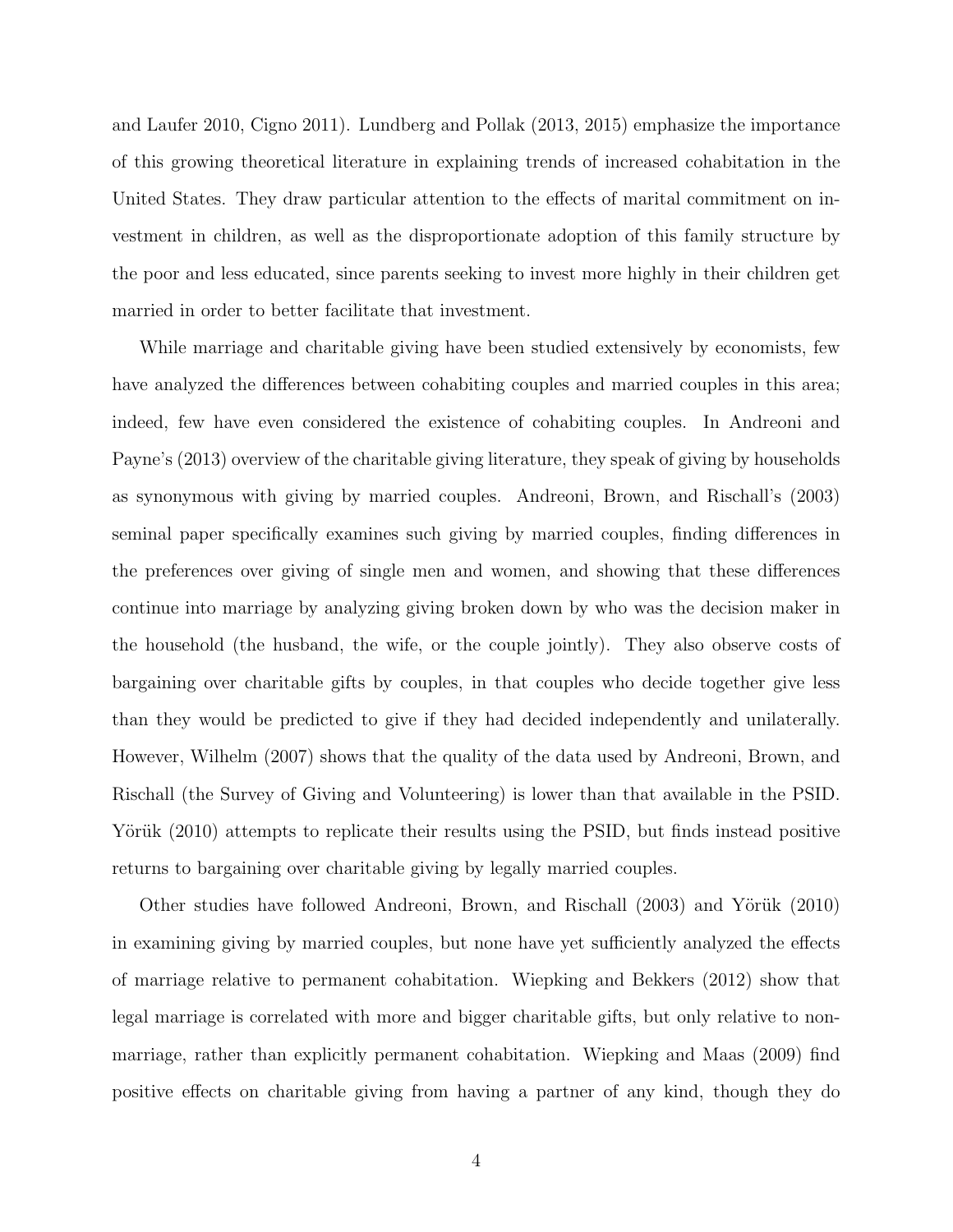not separate cohabiting couples from married ones. Eagle, Keister, and Read (2018) look at giving at various intersections of gender, marital status, and religion using the 2006 portraits of American life study and find households headed by never-married females have lower giving levels compared with those headed by divorced and widowed women, but do not find the same association for households headed by single males. While this study briefly considers cohabiting couples, their preliminary analyses find no differences between their giving and that of single, never married people and therefore do not report them as a distinct category. Further, their analysis was cross sectional and so could not look at the over-time effect of getting married on giving.

Economists have used the PSID to look at both 1) cohabitation, marriage, and taxes, and 2) the tax-price elasticity of giving; however, none have studied the two simultaneously. Alm and Whittington (2003) find that tax policy affects the decision of already-cohabiting couples to get married, though they do not look at charitable giving since the COPPS data was not available at the time of their study. Brooks (2007) and Backus and Grant (2018) each use the COPPS to estimate the tax-price of giving utilizing slightly different methodologies, though neither study seeks to estimate separate elasticities by couple status. Meer and Priday (2020), in an attempt to anticipate the effects of the Tax Cuts and Jobs Act (TCJA) on charitable giving, estimate the tax-price of giving in a different way than most of the preceding literature. For my own estimates, I follow this method and describe it explicitly in section 4.

This paper contributes to the already-existing literature by explicitly seeking a causal relationship between the commitment device of marriage and charitable giving, by studying the giving of permanently cohabiting couples as well as married couples. In addition, I seek to discern differences in the tax-price elasticity of giving between married and cohabiting couples. Before empirically testing for these relationships, I first provide a brief theoretical motivation.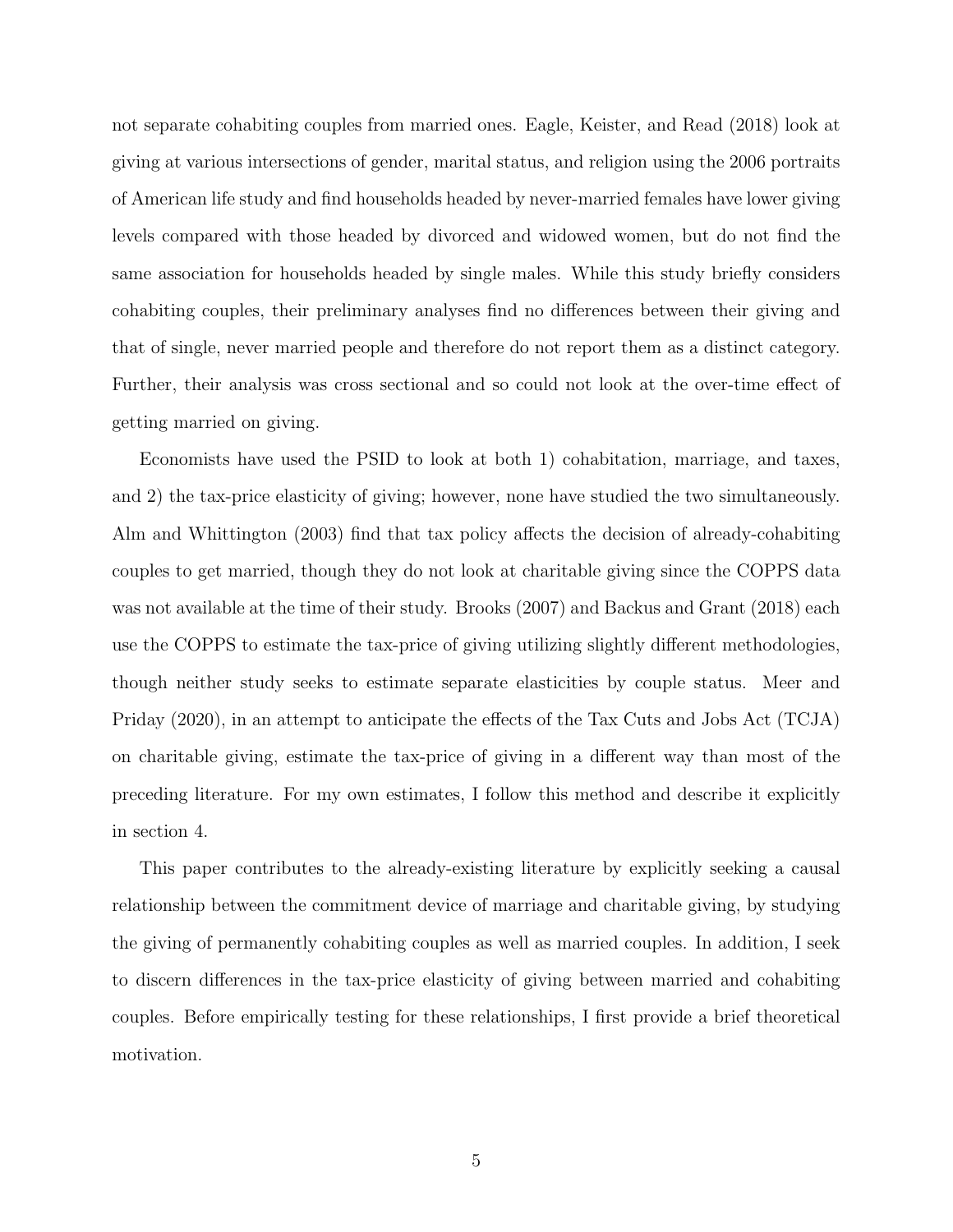## 3 Theoretical Motivation

#### 3.1 How does commitment affect giving?

Households can consume two kinds of goods—private goods and household public goods. If a private good is consumed by one member of the household, it cannot be consumed by another. Public goods (e.g. living space, heating, the well-being of a couple's children), on the other hand, are non-rivalrous, and can be consumed jointly by members of the household. Since a household's charitable donations often provide benefit to all of its members, charitable giving can be modeled as a household public good.

I present a simple model to motivate the idea that the increased exit costs (and therefore, increased commitment) of marriage would increase the amounts of household public goods consumed by a household, relative to a non-legal romantic union. In particular, marriage should increase a household's charitable donations. The model extends the simple explanation of household giving presented in Andreoni, Brown, and Rischall (2003) to account for the effects of intertemporal commitment.

Consider a two-person household with members  $i \in \{h, w\}$ . The members of the household are not necessarily married, but they participate in a romantic union such that they each derive utility  $U_i$  from the consumption of relational capital (such as trust, love, social preferences, and actions that take effort). Let  $g$  be the vector of household public goods including relational capital and shared consumption goods, let  $x_i$  be the vector of private goods consumed by household member i, and suppose that  $U_i = U_i(x_i, g)$ . The household budget set S restricts the possible choices of allocations, so that  $(x_h, x_w, g) \in S$  (Bergstrom 1997). Assume further that there is sufficient overlap between household members in their preferences over different charities, such that each member's utility function is increasing and monotone in the level of donations, and that the act of donating contributes to the stock of relational capital. Then donations are a household public good and an entry in the vector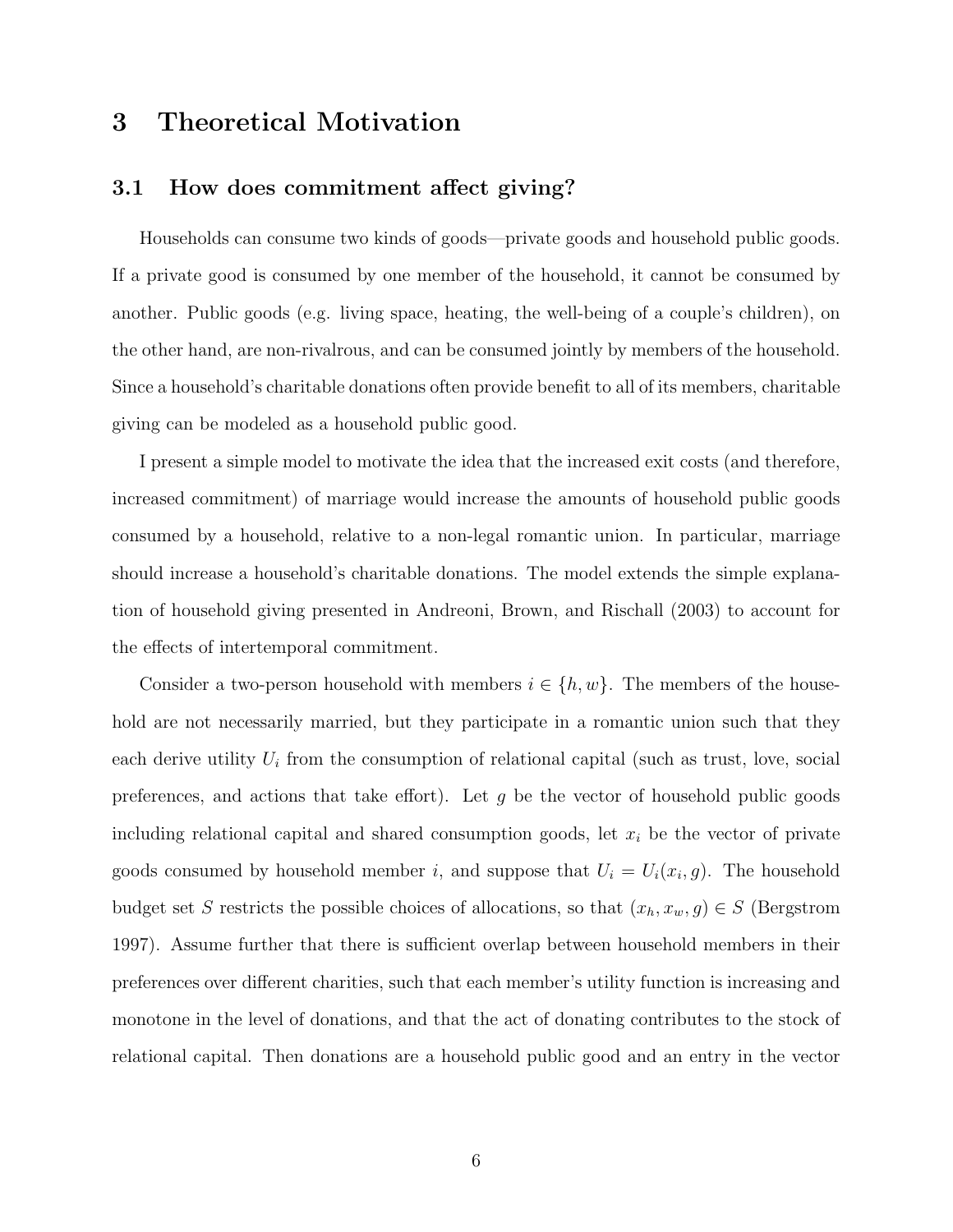$g.^1$ 

In order to understand the effect of the intertemporal commitment mechanism of marriage on charitable giving, now consider a linear, intertemporal utility function for a member i of the two-person household in two periods  $t \in \{1,2\}$ . Assume that goods consumed in period 1 also provide utility in period 2, but that their value deteriorates such that  $U_{i2}(x_{i1}, g_1) = \lambda \cdot U_{i1}(x_{i1}, g_1)$  for  $\lambda \in [0, 1]$ . This deterioration occurs in part because some goods are literally used up, and in part because some goods (such as those composing the stock of relational capital) are worth less as time goes on. Household public goods (and particularly those composing the stock of relational capital) can be consumed and provide benefit only if the household union remains intact.<sup>2</sup> Then, if the union remains intact in period 2, we have the expected utility:

$$
U_i = x_{i1} + g_1 + \delta \cdot (\lambda \cdot (x_{i1} + g_1) + x_{i2}^u + g_2^u)
$$
 (1)

where  $\delta \in [0,1]$  is the discount factor, and  $x_{i2}^u$  and  $g_2^u$  are the levels of private and public goods chosen by the household in period 2. If instead the union dissolves in period 2:

$$
U_i = x_{i1} + g_1 + \delta \cdot (\lambda \cdot (x_{i1}) + x_{i2}^s)
$$
 (2)

where  $x_{i2}^s$  is the level of private goods chosen by the single individual i in period 2.

The two-person household can be either married  $(m)$  or cohabiting  $(c)$ . Let the probabilities that the union remains intact, given that the couple is married or cohabiting, be  $\rho_m, \rho_c \in [0, 1]$  respectively. Since the costs of exiting a marriage are higher than those of exiting a cohabiting relationship, let  $\rho_m > \rho_c$ . Clearly under this assumption, and as long as

<sup>&</sup>lt;sup>1</sup>It is not totally obvious that warm-glow giving, where the act of giving itself provides utility rather than simply the amount of the donation, is a household public good (Andreoni 1990). This model instead considers only the utility provided directly by the amount of giving.

<sup>2</sup>Some household public goods may possibly continue to provide benefit even after the union dissolves—but certainly the stock of relational capital disappears with the dissolution of the union, and  $q$  decreases. I make the simplifying assumption that  $g$  decreases to zero. Without this assumption, the conclusions of the model do not change as long as the act of giving contributes to the stock of relational capital.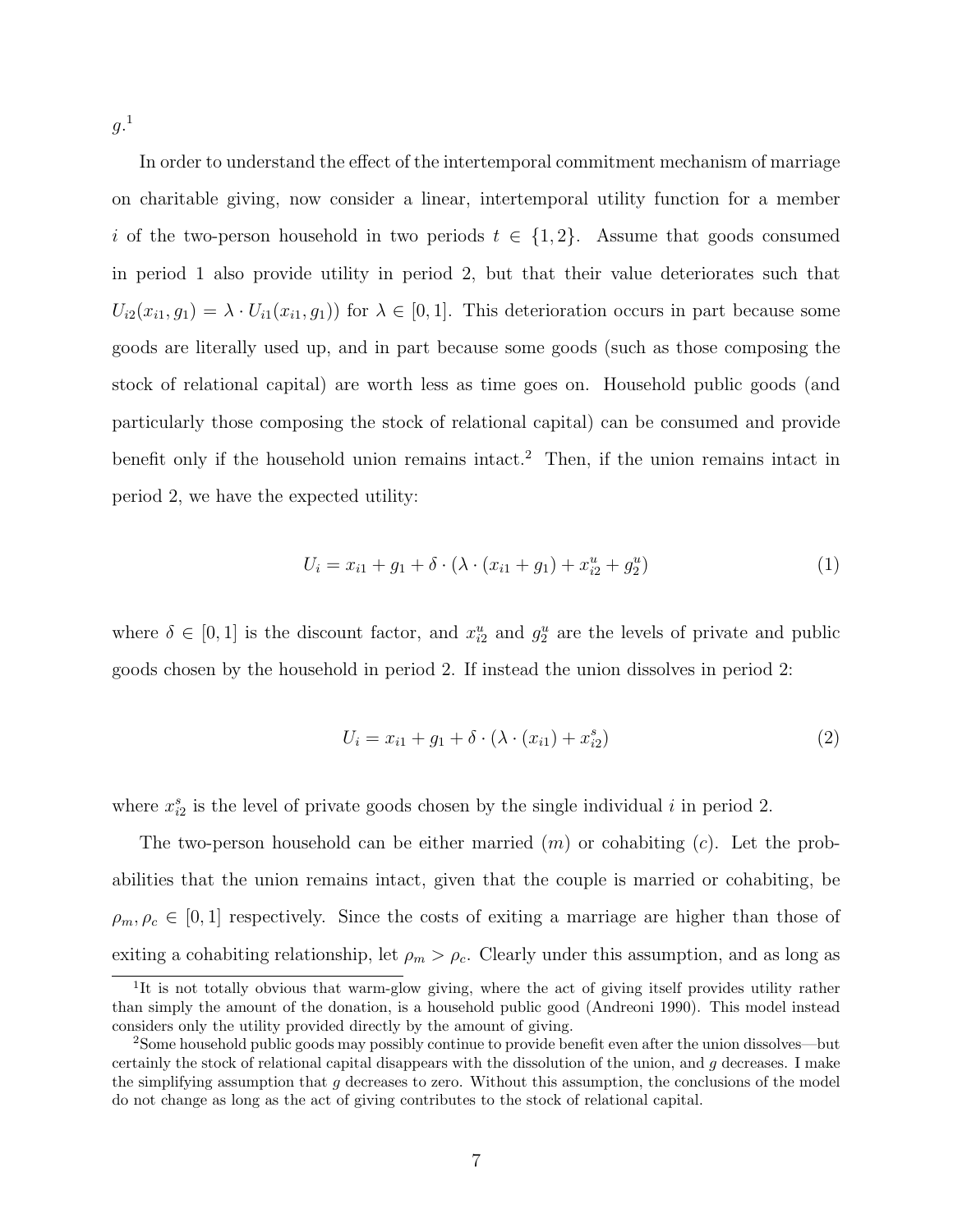$\delta, \lambda > 0$ , the expected utility obtained from consuming the household public good in period 1 for a married couple is greater than that for a cohabiting couple:

$$
U_i^m(g_1) = g_1 \cdot (1 + (\rho_m \cdot \delta \cdot \lambda)) > g_1 \cdot (1 + (\rho_c \cdot \delta \cdot \lambda)) = U_i^c(g_1)
$$
 (3)

since  $(1 + (\rho_m \cdot \delta \cdot \lambda)) > (1 + (\rho_c \cdot \delta \cdot \lambda))$ . That is, the expected future value of consuming  $g_1$  in period 1 is higher for a person in a married household compared with a cohabiting household, since the likelihood that  $g_1$  will continue to provide utility in period 2 is higher. For a utility-maximizing household, then, consumption of  $g$  (and in particular, charitable giving) would be higher for a married rather than cohabiting couple, holding all else constant. This is first hypothesis I will test empirically in this paper.

It is also possible that commitment increases charitable giving in a way not directly connected to its status as a household public good. Namely, giving is a function of income, and because of risk-sharing and income-pooling associated with marriage, married couples may be the most secure in projecting their future income. This could make married couples "richer" given the same amount of income compared to other kinds of households, and ultimately result in higher levels of giving. If this were the case, we would expect to observe a greater income elasticity of giving for married couples compared with other households. This is the second hypothesis I test in this paper.

#### 3.2 The tax-price of giving for cohabiting couples

In the United States, tax filers who itemize deductions can claim charitable donations as a deduction, reducing their taxable income. Hence, if  $\tau$  is the marginal tax rate, a household that itemizes deductions only forgoes  $1 - \tau$  dollars of other consumption to give 1 dollar to charity, effectively making  $p \equiv 1 - \tau$  the price of giving (Andreoni and Payne 2013).

I expect cohabiting couples to respond only to changes in the tax-price faced by the household member with higher marginal tax rate. To see why, suppose there is a two-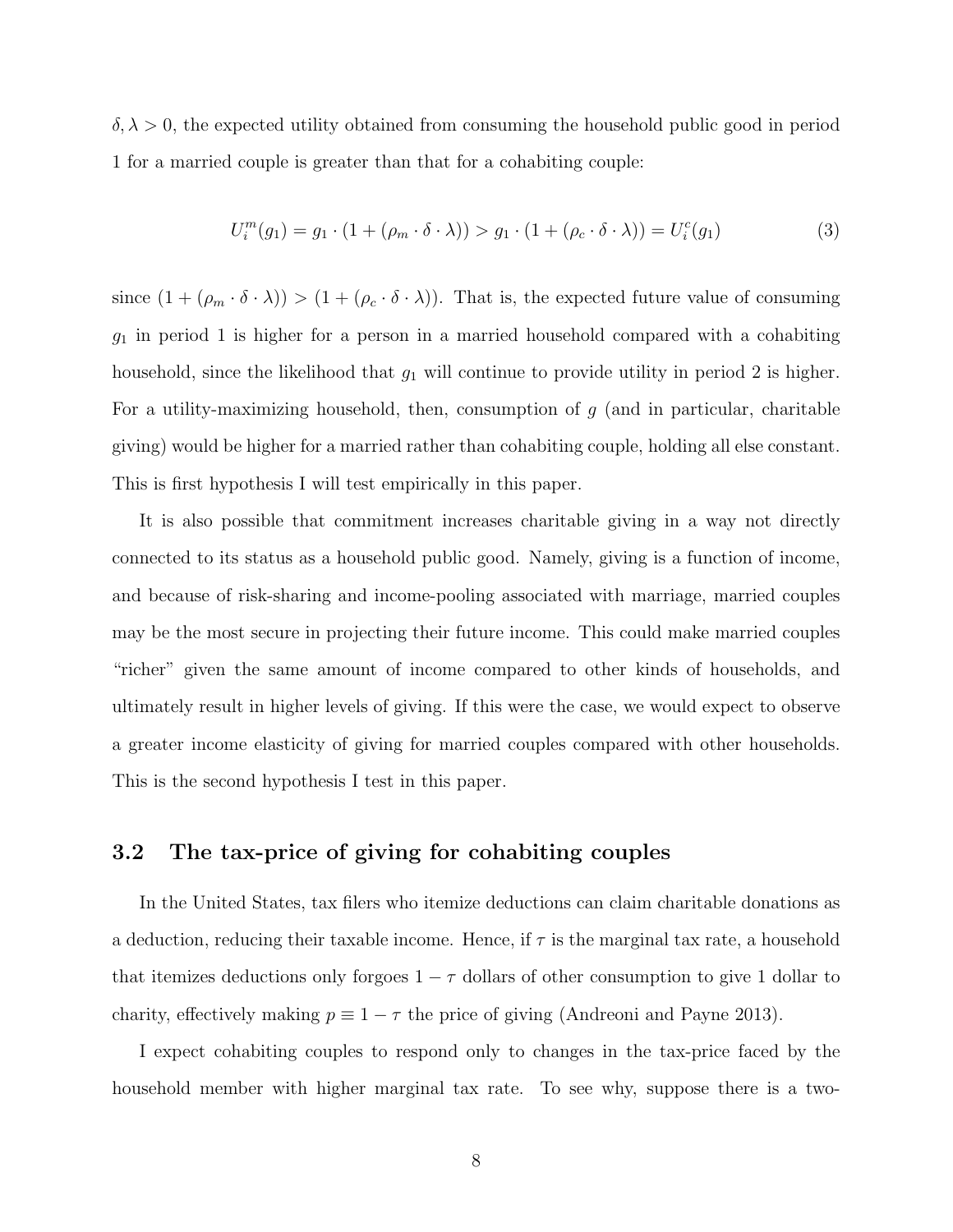person, unmarried household in which household member 1 faces a higher marginal tax rate than household member 2, that is,  $\tau_1 > \tau_2$ . Then  $p_1 < p_2$ , and the couple would assign all charitable deductions to household member 1 in order to face the lowest price. Then if  $p_2$ increases or decreases by less than  $p_2 - p_1$ , the household's giving will not respond to this change. This is the third hypothesis I test empirically in this paper. Before reporting the results, I describe the dataset I use.

### 4 Description of Data

I use data from the 2001-2015 biennial waves of the Panel Study of Income Dynamics (PSID), a national panel survey that has been collected annually or biennially since 1968. In addition to the PSID's detailed information on employment, income, wealth, and expenditures, I draw on the Center on Philanthropy Panel Study (COPPS). This supplement to the PSID began in 2001 and asks respondents questions about the amounts of their charitable contributions, broken down into several classes.

The unit of analysis is the household, which I specify by following the "head" of each family (the male in a heterosexual married/cohabiting couple or a single adult of either sex), as well as all individuals associated to the head, for as long as they remain in the survey. Across the eight waves of data that I use (beginning in 2001 and continuing biennially until 2015), the total number of household-year observations is 67,227. I combine the household level information with individual level information, of which there are 188,744 unique records. Following Wilhelm (2006) and much of the charitable giving literature studying the PSID, I remove the low-income Survey of Economic Opportunity (SEO) over-sample. In addition, I remove observations of families who were not asked the charitable giving questions in a given year, as well as same sex couples  $(n = 311)$ , couples in which the "head" is a married woman  $(n = 91)$ , and families with negative income  $(n = 45)^3$  My final sample is of 41,277

<sup>3</sup>Same sex couples were not identified by the PSID until 2015. Married women are heads only if their husband is incapacitated or completely uncooperative. I remove these few observations in order to have a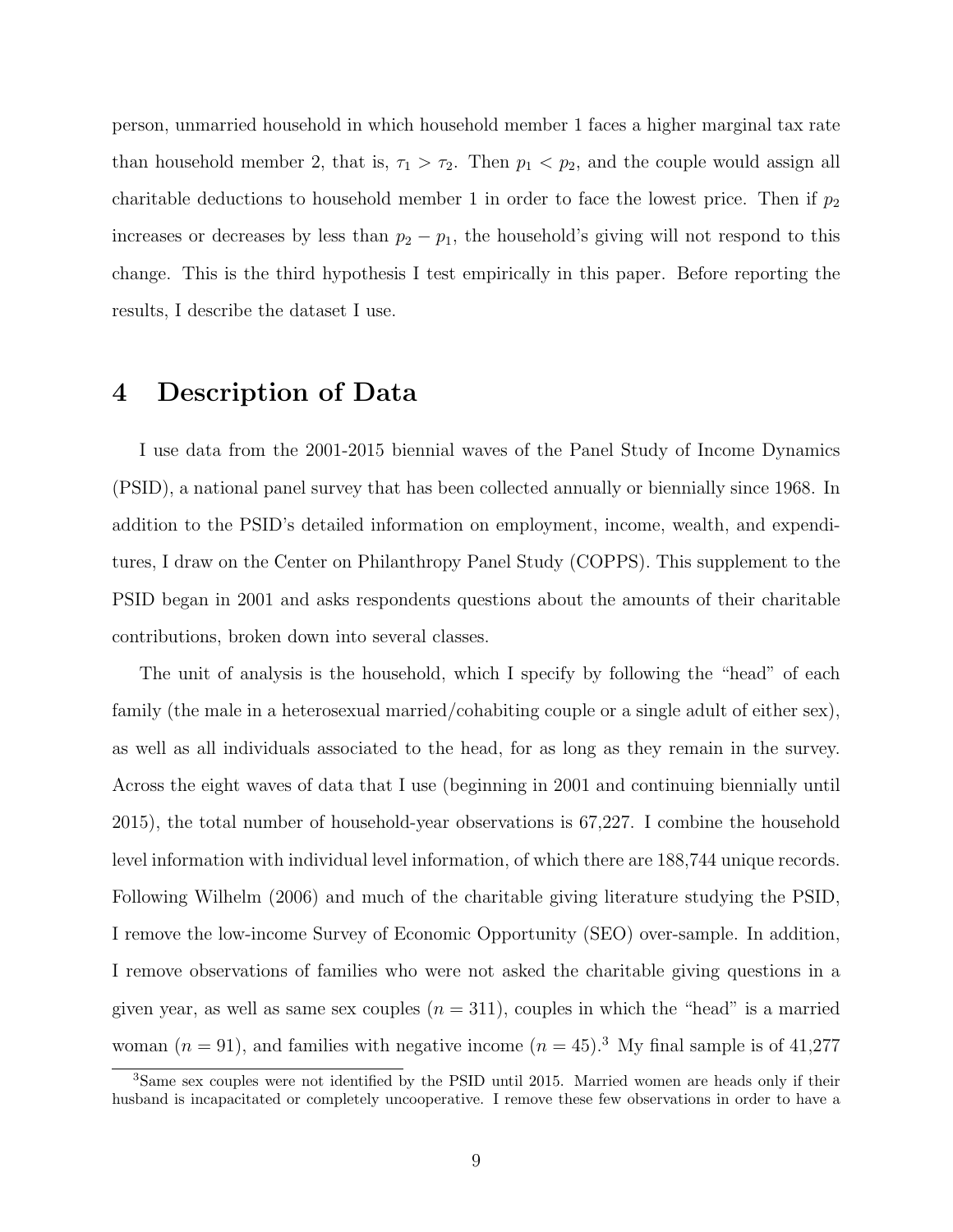total observations, representing 8,943 unique households.

The "status" of a couple (married, permanently cohabiting, or single), while not explicitly reported by the PSID, can be determined by a combination of the marital status of the head and the "relationship to head" variable recorded in the individual file. Here, the PSID distinguishes between wives and "wives" (the latter referring to partners who have lived in the family unit for more than one year). The survey also identifies partners who have lived in the family unit for less than a year. However, since relatively little information is reported about these "first-year cohabiting" partners, I consider these families a distinct category from permanently-cohabiting families.

The PSID breaks down a household's yearly giving into 11 charity "classes". Following Andreoni, Brown, and Rischall (2003) I construct a measure based on the Herfindahl-Hirschman Index (HHI) to examine whether there are differences in the distribution of categories of gifts between various types of households. In particular,

$$
HHI = \sum_{j=1}^{11} s_j^2 \tag{4}
$$

where  $s_j$  is the amount given to charity class j divided by the total amount given. Hence,  $0 \leq HHI \leq 1$ , with a household's HHI in a given year equal to 1 if the household gave to only one class of charity in that year, and equal to 0.091 if the household gave equally to all 11 classes of charity in that year.

In table 1, I report the mean values of key PSID variables broken down by couple status. On average, married couples give much more (∼700%) and are about 37.5% more likely to give when compared with permanently cohabiting couples. In figure 1, I present the distribution of the natural logarithm of  $(1 + total giving)$ , again broken down by couple status. Married couples concentrate their giving at higher amounts and give zero dollars less frequently when compared with other couple types. It is important to note, however, more uniform sample.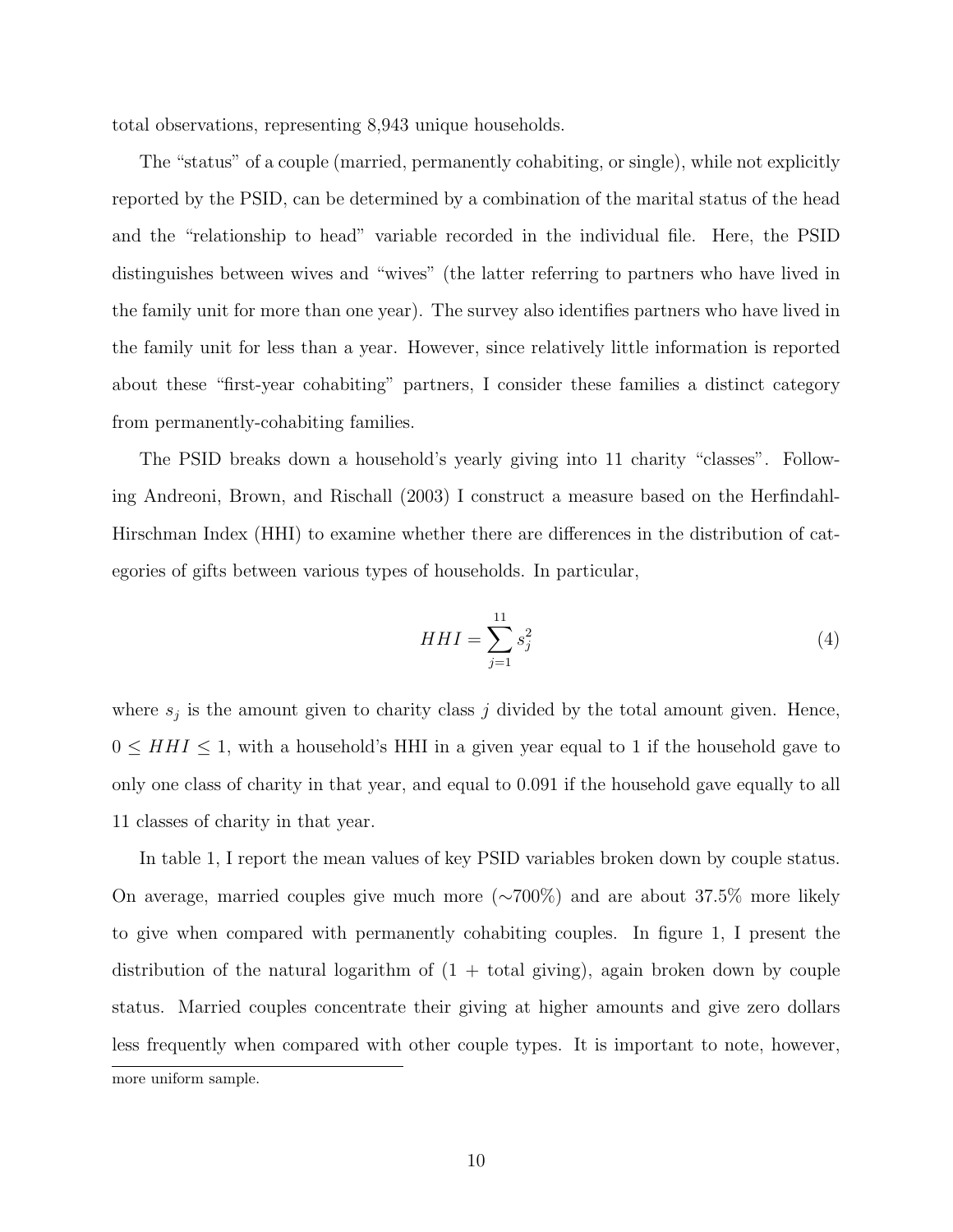that married couples also face lower prices, have higher incomes, and are more religious than permanently cohabiting couples—all factors which are often associated with higher levels of charitable giving.

|                            | (1)       | (2)        | (3)            | (4)       |
|----------------------------|-----------|------------|----------------|-----------|
|                            | Married   | Permanent  | First-year     | Single    |
|                            |           | Cohabiting | Cohabiting     |           |
| Gives to charity           | .7756     | .3993      | .3652          | .5318     |
| Total giving               | 2,144.86  | 309.76     | 297.31         | 744.39    |
| (Giving $ $ Giving $> 0$ ) | 2,765.27  | 775.68     | 814.09         | 1,399.87  |
| Price                      | .9066     | .9622      | .9772          | .9622     |
| Itemizer (estimated)       | .4062     | .0903      | .1089          | .1782     |
| Income (in 2000 dollars)   | 86,517.97 | 54,801.89  | 42,030.33      | 35,064.81 |
| Age of head                | 47.81     | 36.80      | 29.94          | 46.79     |
| Head HS grad               | .8665     | .7276      | .8240          | .8330     |
| Head attended college      | .5895     | .3918      | .5168          | .5262     |
| Head college grad          | .3554     | .1622      | .2279          | .2583     |
| Child number               | .9199     | .8544      | .6053          | .3800     |
| Catholic                   | .2136     | .1651      | .1536          | .1782     |
| Jewish                     | .0297     | .0183      | .0193          | .0256     |
| Protestant                 | .5794     | .4230      | .4578          | .5761     |
| Other non-Christian        | .0072     | .0121      | .0142          | .0098     |
| Greek/Russian Orthodox     | .0017     | .0021      | $\overline{0}$ | .0026     |
| Other                      | .0073     | .0092      | .0214          | .0156     |
| Atheist/Agnostic           | .1274     | .2920      | .3032          | .1678     |
| Religious giving           | 1,340.88  | 92.63      | 60.13          | 367.79    |
| Secular giving             | 803.98    | 217.13     | 237.18         | 376.60    |
| $\boldsymbol{n}$           | 23,122    | 2,331      | 979            | 14,579    |

Table 1: Summary statistics

Notes: the sample includes participants from the PSID waves 2001-2015. I exclude the SEO low-income oversample, same-sex couples, couples in which the "head" is a married woman, and families with negative income.

One of the key variables studied in the literature on charitable giving is the tax-price of giving. However, The PSID does not report the marginal tax rates of the families in the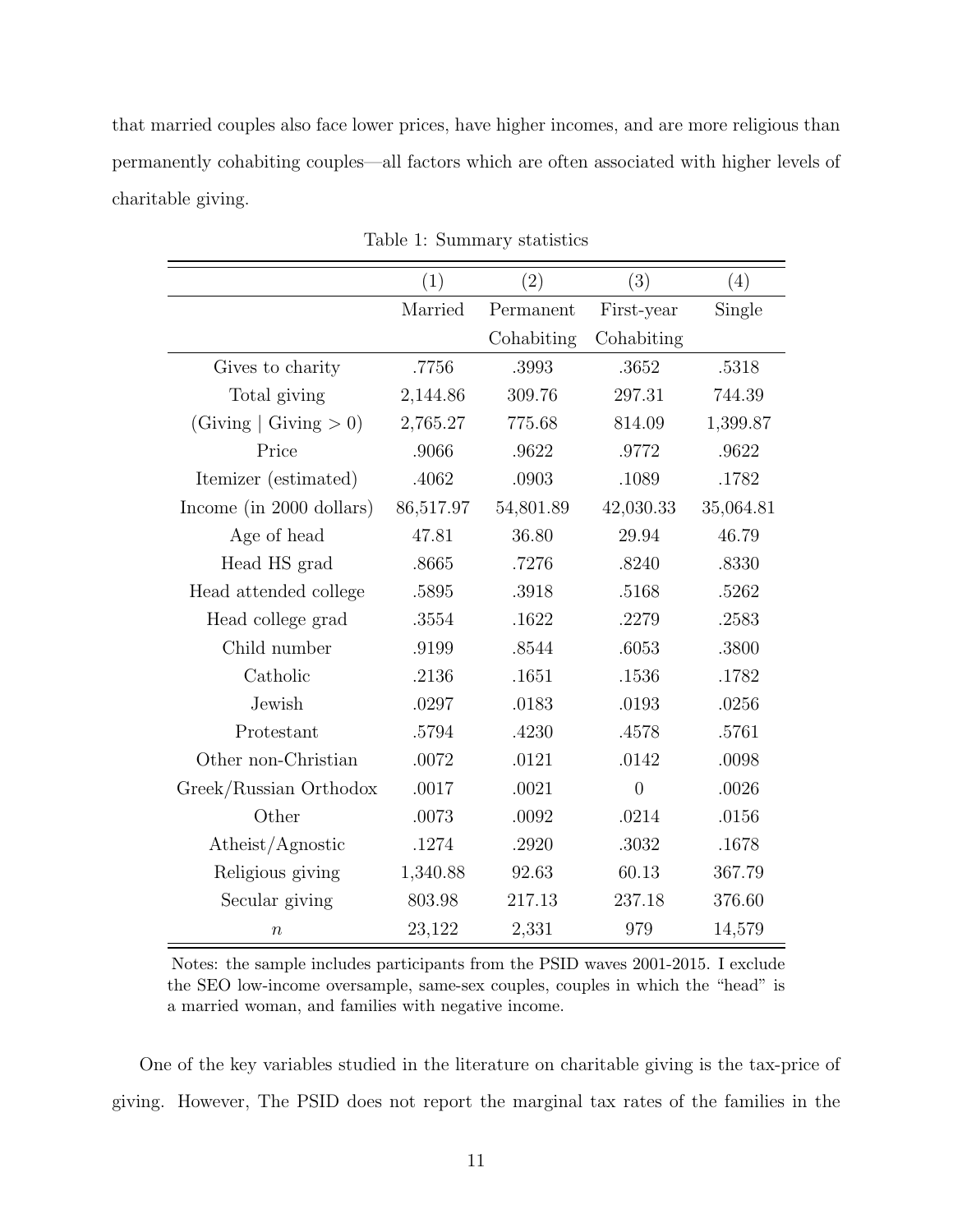

Figure 1: Distribution of giving by couple status

sample. In order to compute the tax-price of giving, then, I first use the National Bureau of Economic Research's Taxsim program (Feenberg and Coutts 1993) as well as the information provided in the PSID about marital status, number of children, labor and interest income, and various deductions.<sup>4</sup> Typically, the tax-price of giving is defined to be equal to 1 if the household does not itemize deductions and  $1 - \tau_{it}$  if they do, with  $\tau_{it}$  equal to the marginal tax rate of household  $i$  in time  $t$ . However, many families receive credits from the Earned Income Tax Credit (EITC) and the Child Tax Credit (CTC), which have phase-in and phaseout rates dependent on income and thus affect the family's marginal tax rate as reported by

<sup>4</sup>While the PSID does not directly report mortgage interest paid (which is tax deductible) it does report remaining principle amount, monthly mortgage payment, current interest rate, year obtained, and years to pay for up to two of each family's mortgages. I use the method described in Kimberlin, Kim, and Shaefer (2015) and these variables to calculate mortgage interest paid.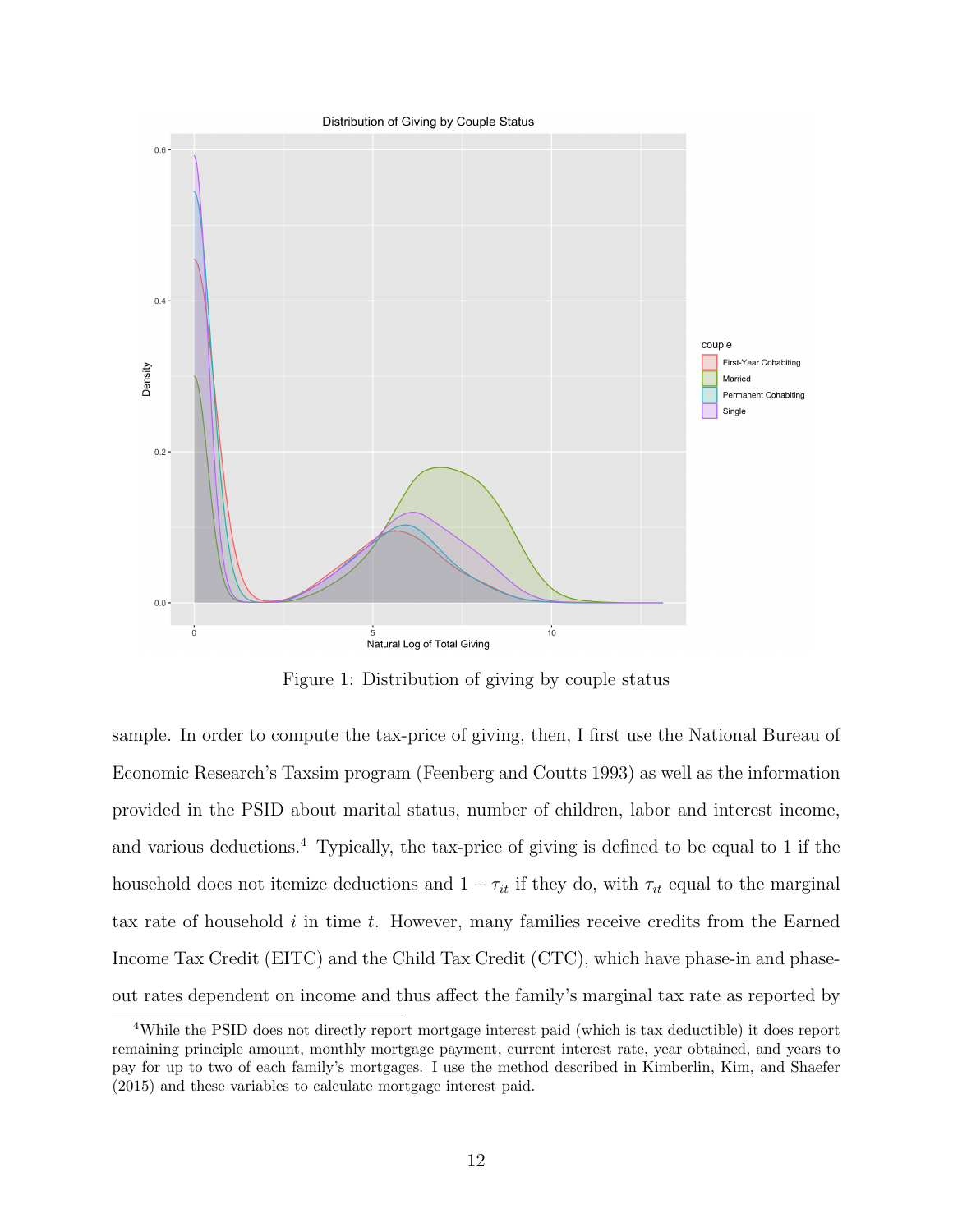Taxsim. Since both of these credits are based solely on earned income, they do not affect the tax-price of giving. To account for this disparity between the reported marginal tax rate and the actual rate that affects the tax-price of giving, as well as any other similar complications in the tax code, I follow Meer and Priday (2020) and estimate the tax-price of giving as

$$
Price_{it} = 1 + \frac{T'_{it} - T_{it}}{100}
$$
\n(5)

where  $T_{it}$  is the tax liability of household i in time t and  $T'_{it}$  is the tax liability of household i in time  $t$  if they were to have given \$100 more to charity in the previous year. This captures the actual effect of giving on taxes paid and thus acts as a more accurate measure of the tax-price of giving, compared with simply using the marginal tax rate reported by Taxsim. For a small number of households, donating \$100 more to charity would cause them to begin itemizing—again following Meer and Priday (2020), I set the price for these households equal to 1.

For permanently cohabiting couples, who may not file as married under the U.S. system of household taxation, I estimate the tax-price of giving separately for the head and the "wife," assuming that all child care expenses and children are assigned to the higher earner. Assuming similarly that families maximize their tax benefits from giving, I set the tax-price for these households equal to the minimum of the price faced by the head and that faced by the wife. For first-year cohabiting couples, little information is reported about the cohabiting partner of the head, and thus I calculate the price for the household in the same way as I would for a single person.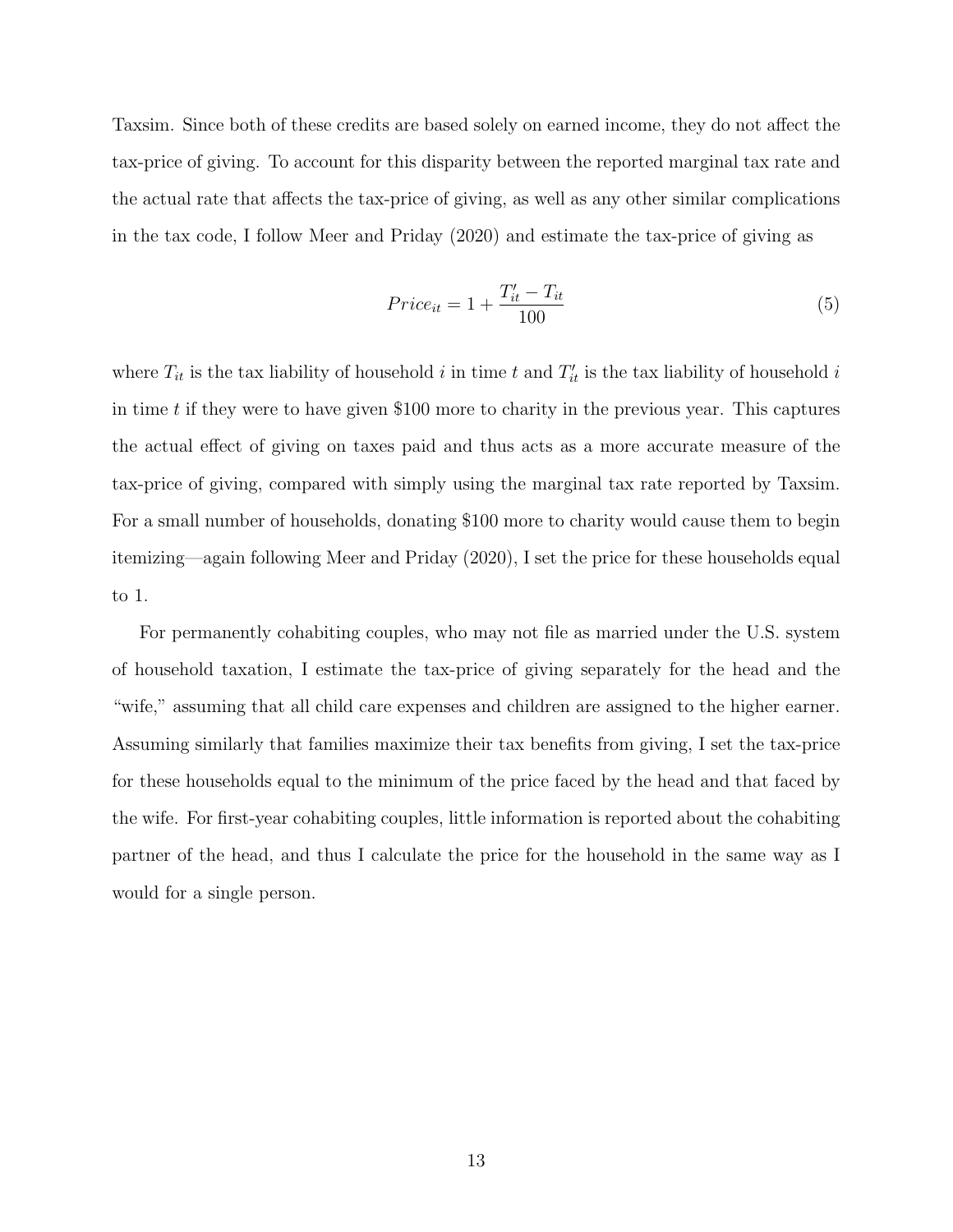## 5 Empirical Analysis

#### 5.1 Empirical strategy

The basic model I estimate is the following:

$$
Giving_{it} = \beta_1 \cdot Cohabiting_{it} + \beta_2 \cdot Single_{it}
$$
  
+  $\gamma_1 \cdot Cohabiting_{it} \times Price_{it}$   
+  $\gamma_2 \cdot Single_{it} \times Price_{it}$   
+  $\theta \cdot Price_{it} + \pi \cdot X_{it} + \alpha_t + \varepsilon_{it}$  (6)

where  $Giving_{it}$  is the probability or amount of giving by household i in year t, Cohabiting<sub>it</sub> and  $Single_{it}$  are dummy variables,  $X_{it}$  is a vector of demographic controls,  $\alpha_t$  represents year-level fixed effects, and  $\varepsilon_{it}$  is a random error term. Often addressed in the literature on charitable giving is the problem of the endogeneity of the tax-price of giving. Namely, since households can donate enough to move into a lower tax bracket, giving will have a negative effect on tax rates (and a positive effect on price) and the estimates for the taxprice elasticity of giving will be biased downwards. To account for this, I again follow Meer and Priday (2020) and construct the "first-dollar" tax-price of giving (that is, the marginal tax rate a family would face if they were to give zero dollars to charity) in the same way as the "last-dollar" price above, but with  $T_{it} = 0$  and  $T'_{it} = 100$ . I use this constructed variable to instrument for price, since it is highly correlated with the actual price, but affected only by the tax code and not by a household's charitable giving decisions.

I use the estimates for  $\beta_1$  and  $\beta_2$  to calculate average marginal effects, and while I generally interpret them as the effects of cohabiting or being single on charitable giving outcomes relative to being married, the marriage decision is also likely endogenous. Unobservable factors, unrelated to commitment, may simultaneously influence the decision to be married and the decision to give, and thus it is with caution that I argue a causal relationship in the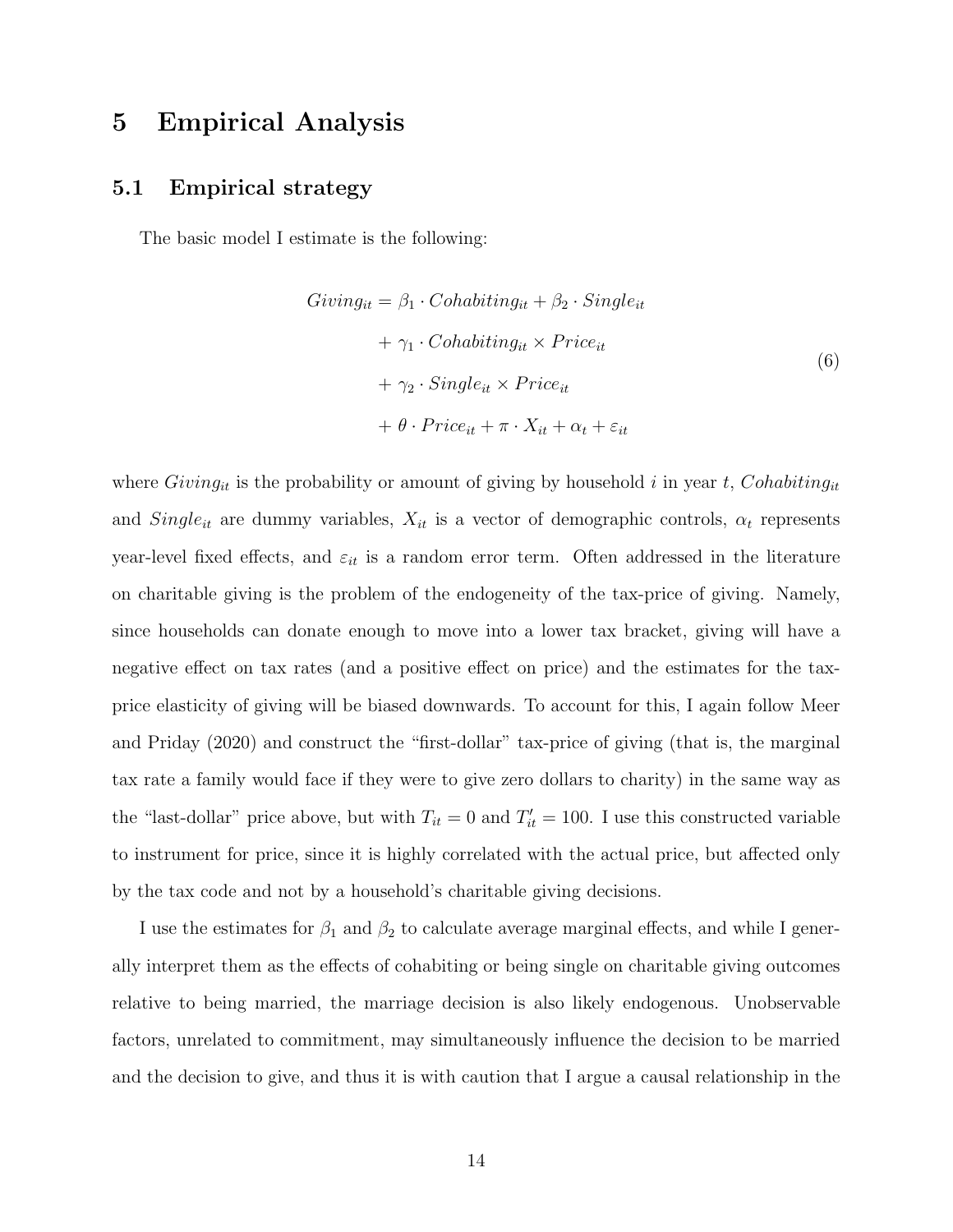absence of a strong instrument for marriage. Nevertheless, I proceed with the analysis and use fixed effects and over-time variation to provide some evidence for a causal link.

#### 5.2 Comparison of giving by categories of couples

My first objective is to investigate whether there are differences in charitable giving between married couples, cohabiting couples, and single people, on both the extensive and intensive margins of giving. In anticipation of results from two-stage least squares (2SLS) regressions, in table 2 I present the results from the first-stage regressions explaining the endogenous tax-price of giving (and its interaction terms) with their respective instruments. The coefficient estimates for each endogenous variable's instrument are statistically significant and close to 1, indicating high levels of correlation and suggesting that the instruments are strong. In later sections of my analysis, I work with different sub-samples of the data and re-estimate these first stage regressions, with similar strong results.

The first column of table 3 contains the results of a 2SLS estimation of the probability of making a charitable gift for a given household in a given year, while the second column of table 3 reports the same regression with the natural logarithm of total charitable contributions as the dependent variable.<sup>5</sup> In addition to a set of demographic controls, income, and year fixed effects, both regressions contain a set of dummy variables that indicate the household's "couple status": married, permanently cohabiting, first-year cohabiting, and single. I also include the instrumented variables from the first stage: the natural logarithm of the lastdollar tax-price of giving, as well as the couple status dummies interacted with this variable. Standard errors are clustered at the household level and reported in parentheses.

The results suggest that permanently cohabiting, first-year cohabiting, and single households are all significantly less likely to make a gift than married couples, and that their gifts are significantly smaller than those of married couples, holding other relevant explanatory variables constant. A permanently cohabiting household is about 17% less likely to give to

<sup>5</sup> I add the constant one to the contribution amount before taking the natural logarithm.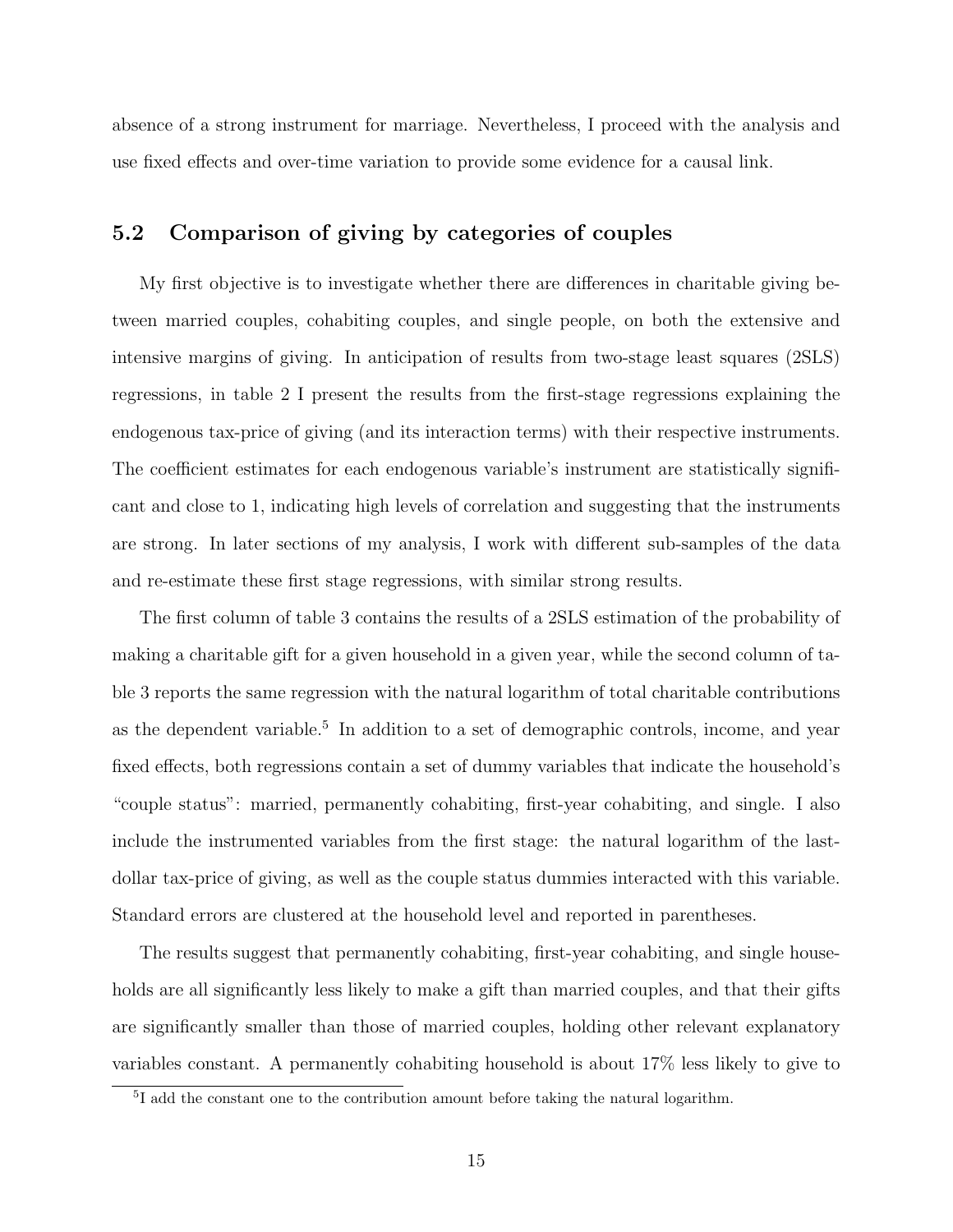|                                                | (1)         | (2)                 | (3)                    | (4)             |
|------------------------------------------------|-------------|---------------------|------------------------|-----------------|
|                                                | Log(price)  | Perm. Coh. $\times$ | $1st$ Y. Coh. $\times$ | Single $\times$ |
|                                                |             | Log(price)          | Log(price)             | Log(price)      |
| $Log(first-dollar price)$                      | $.8213***$  | $-.0007**$          | $-.0002*$              | $-.0129***$     |
|                                                | (.0072)     | (.0004)             | (.0001)                | (.0014)         |
| Perm. Coh $\times$ Log(1 <sup>st</sup> price)  | $.0741***$  | $.9957***$          | $-.0001$               | $-.0038***$     |
|                                                | (.0059)     | (.0027)             | (.0001)                | (.0008)         |
| $1^{st}$ Y. Coh. $\times$ Log( $1^{st}$ price) | $.0733***$  | $-.0002$            | $.9935***$             | $-.0069***$     |
|                                                | (.0077)     | (.0003)             | (.0030)                | (.0012)         |
| Single $\times$ Log(1 <sup>st</sup> price)     | $.0579***$  | $-.0001$            | $-.0001*$              | $.9625***$      |
|                                                | (.0051)     | (.0001)             | (.0001)                | (.0029)         |
| Log(income)                                    | $-.0180***$ | $-.0000$            | $.0001**$              | $.0065***$      |
|                                                | (.0040)     | (.0001)             | (.0001)                | (.0007)         |
| $Log(income)^2$                                | $.0048***$  | .0000               | $-.0000**$             | $-.0010***$     |
|                                                | (.0008)     | (.0000)             | (.0000)                | (.0001)         |
| $Log(income)^3$                                | $-.0003***$ | $.0000*$            | $.0000**$              | $.0000$ ***     |
|                                                | (.0000)     | (.0000)             | (.0000)                | (.0000)         |
| $\boldsymbol{n}$                               | 41,273      | 41,273              | 41,273                 | 41,273          |
| Unique households                              | 8,943       | 8,943               | 8,943                  | 8,943           |

Table 2: First-stage results

\*\*\*p < 0.01 \*\*p < 0.05 \*p < 0.1

Notes: In addition to the variables listed, I include age of the head of household and its quadratic, dummy variables for education of the head, dummy variables for race, dummy variables for religious preference, number of children, and year fixed effects in each first-stage regression.

charity than a married household with the similar income and demographics. A representative married couple is predicted to give greater than four times more than a cohabiting couple (\$175.47 vs. \$40.82).<sup>6</sup> Additionally, in terms of both the probability and amount of giving, the hypothesis that permanently cohabiting couples and singles behave in the same way is rejected  $(\chi^2(1) = 43.51, p = 0.0000; \chi^2(1) = 64.77, p = 0.0000, \text{ respectively})$ , with singles predicted as more likely to give and to give more than permanent cohabitors. Singles

<sup>&</sup>lt;sup>6</sup>The representative household from which these predictions are based is a white, protestant, family with one child and a 46 year old head of household who attended some college. They have an income of \$77,963 and face a tax price of .9312.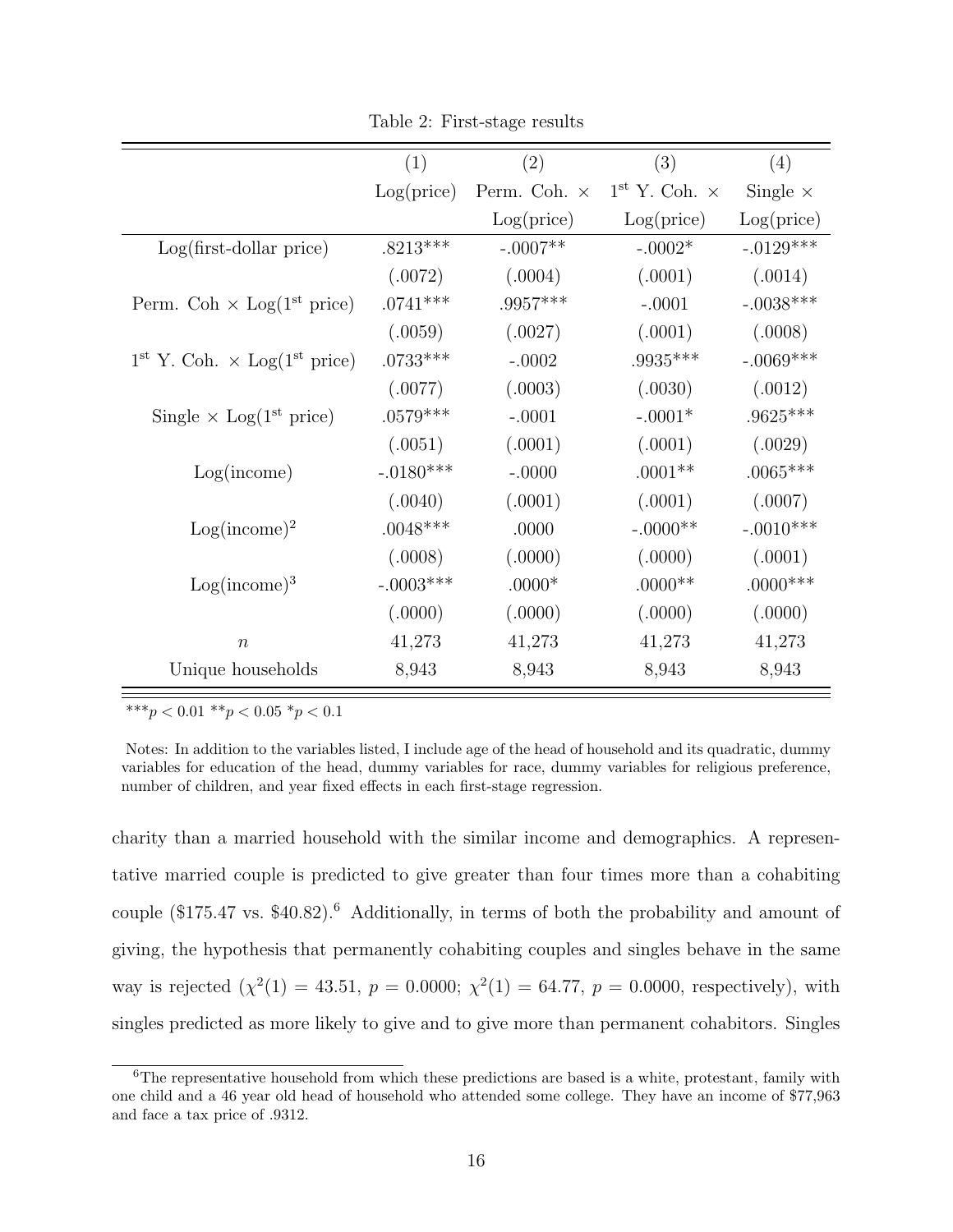|                            | (1)         | (2)         | (3)           | (4)          |
|----------------------------|-------------|-------------|---------------|--------------|
|                            | Pr(gives)   | Log(giving) | $LPM$ w/ $FE$ | OLS $w / FE$ |
| Perm. cohabiting           | $-.1715***$ | $-1.453***$ | $-.0787***$   | $-.5867***$  |
|                            | (.0135)     | (.0869)     | (.0164)       | (.0991)      |
| $1st$ -year cohabiting     | $-.1492***$ | $-1.181***$ | $-.0871***$   | $-.5636***$  |
|                            | (.0183)     | (.1230)     | (.0198)       | (.1269)      |
| Single                     | $-.0803***$ | $-.7400***$ | $-.0925***$   | $-.6103***$  |
|                            | (.0081)     | (.0603)     | (.0140)       | (.0907)      |
| Married (omitted)          |             |             |               |              |
|                            |             |             |               |              |
| Log(price)                 | $-.3419***$ | $-2.567***$ | $-.0653***$   | $-.8639***$  |
|                            | (.0283)     | (.2242)     | (.0239)       | (.1697)      |
| $PC \times Log(price)$     | $-.3558***$ | $-.6959$    | $-.1101$      | $-.2298$     |
|                            | (.1079)     | (.7237)     | (.1171)       | (.7442)      |
| $1YC \times Log(price)$    | $-.2791$    | $-.7194$    | $-.2639*$     | $-1.416$     |
|                            | (.1787)     | (1.284)     | (.1503)       | (1.051)      |
| Single $\times$ Log(price) | $-.2591***$ | $-1.450***$ | $-.1415***$   | $-.8792**$   |
|                            | (.0500)     | (.3979)     | (.0521)       | (.3550)      |
| Log(income)                | $-.1926***$ | $-.8089***$ | $-.0656***$   | $-.2496**$   |
|                            | (.0190)     | (.1362)     | (.0184)       | (.1191)      |
| $Log(income)^2$            | $.0337***$  | $.1124***$  | $.0117***$    | $.0387*$     |
|                            | (.0032)     | (.0239)     | (.0032)       | (.0214)      |
| $Log(income)^3$            | $-.0012***$ | $-.0020*$   | $-.0004***$   | $-.0006$     |
|                            | (.0001)     | (.0011)     | (.0001)       | (.0010)      |
| $H_0$ : Single = PC        | $43.51***$  | $64.32***$  | 0.62          | 0.05         |
| $\boldsymbol{n}$           | 41,273      | 41,273      | 41,273        | 41,273       |
| Unique households          | 8,943       | 8,943       | 8,943         | 8,943        |

Table 3: Couple status and giving

\*\*\*p <  $0.01$  \*\*p <  $0.05$  \*p <  $0.1$ 

Notes: results are derived from the PSID bienniel waves 2001-2015. In addition to the variables listed, I also include age of the head of household and its quadratic, dummy variables for education of the head, dummy variables for race, dummy variables for religious preference, number of children, and year fixed effects. Reported are the twostage least squares estimates and OLS regressions including the same independent variables and household fixed effects. The values reported for the couple dummy variables and log of price are average marginal effects; I also report the  $\chi^2(1)$  test statistics for the null hypothesis that these average marginal effects are equal for singles and permanent cohabitors. Standard errors are clustered at the household level and in parentheses.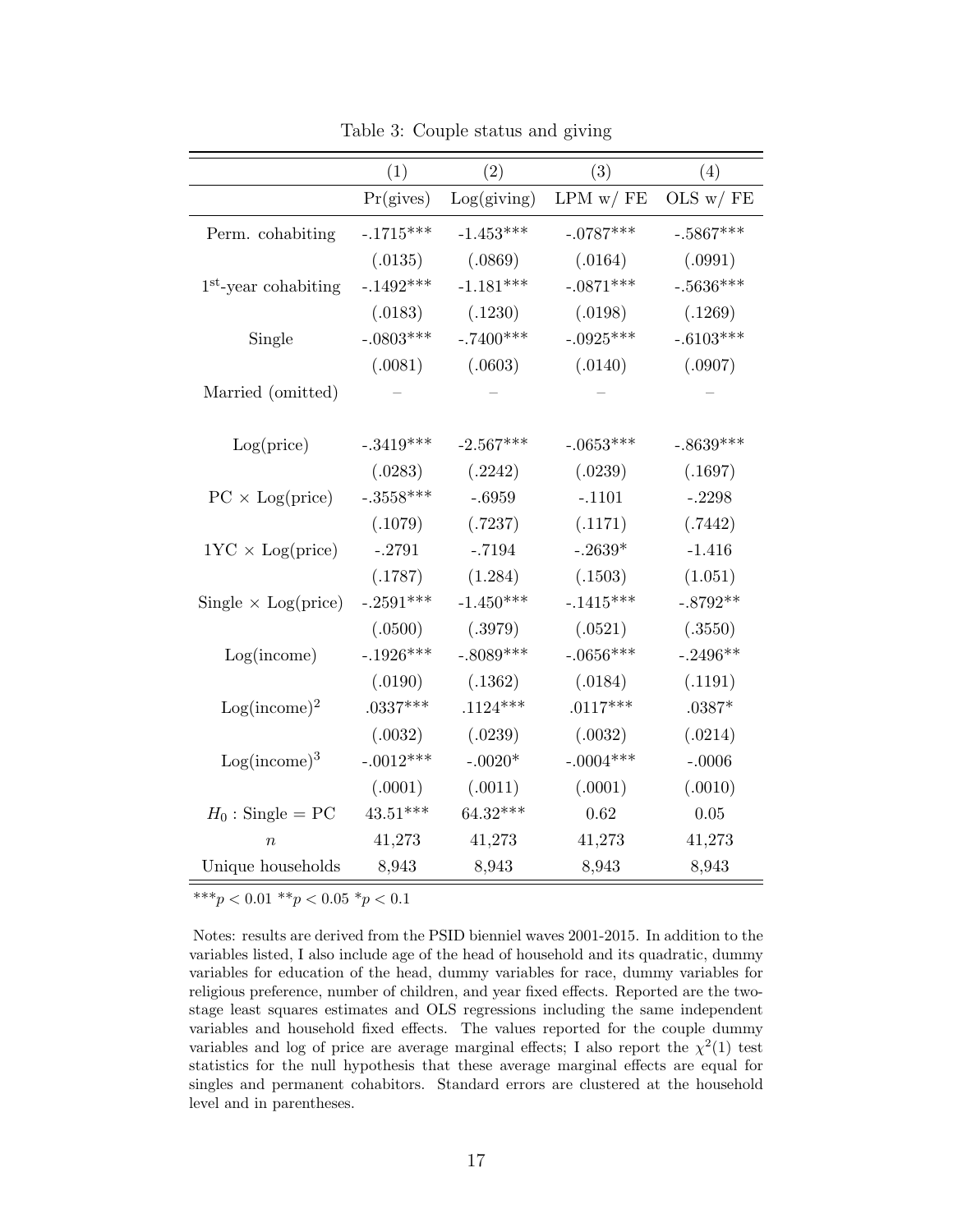seem to react differently to a change in the tax-price than do married couples—they are significantly more responsive in terms of both probabilities and amounts. The model predicts that a one-percent increase in the tax-price of giving would, on average, decrease the probability that a single person gives by about 0.60% compared with a married couple's 0.34%; the same increase in price would decrease a married couple's giving by about 2.57% on average, but a single person's giving by just more than 4%. While permanently cohabiting couples are also significantly more responsive to the tax-price than married couples in terms of probabilities of giving, the difference is not significant in terms of amounts. When comparing singles and cohabiting couples, this difference is neither significant on the extensive nor intensive margin  $(\chi^2(1) = 0.72, p = 0.3961; \chi^2(1) = 0.94, p = 0.3310,$  respectively).

In column 3 of table 3 I report the results of a linear probability model (LPM) explaining the decision to give with the same set of explanatory variables as the 2SLS regression, as well as household-level fixed effects. In column 4 I report the results of an ordinary least squares (OLS) regression with those same explanatory variables and fixed effects. Household level fixed effects are usually included in empirical estimations of the tax-price of giving to control for the time-invariant features of households that are correlated both with the household's marginal tax rate and charitable giving. Indeed, estimating the amount-of-giving equation with household fixed effects results in a smaller estimate for the tax-price elasticity of giving (-1.08 if the interaction terms are not included), which is more consistent with the typical estimates in the literature that are close to  $-1$  (Meer and Priday 2020). However, these fixed effects limit the observable variation in giving by different categories of couples. In particular, the regression coefficients capture only the effects of changing couple status within a given household—for example, from starting a relationship, getting divorced, or transitioning from cohabitation to marriage. While the inclusion of household fixed effects does not change the fact that cohabiting and single households appear to give significantly less often and less than do married couples, the effects are diminished—cohabiting couples are expected to give about 7.9% less often and 58.7% less than similar married couples. Further, the difference between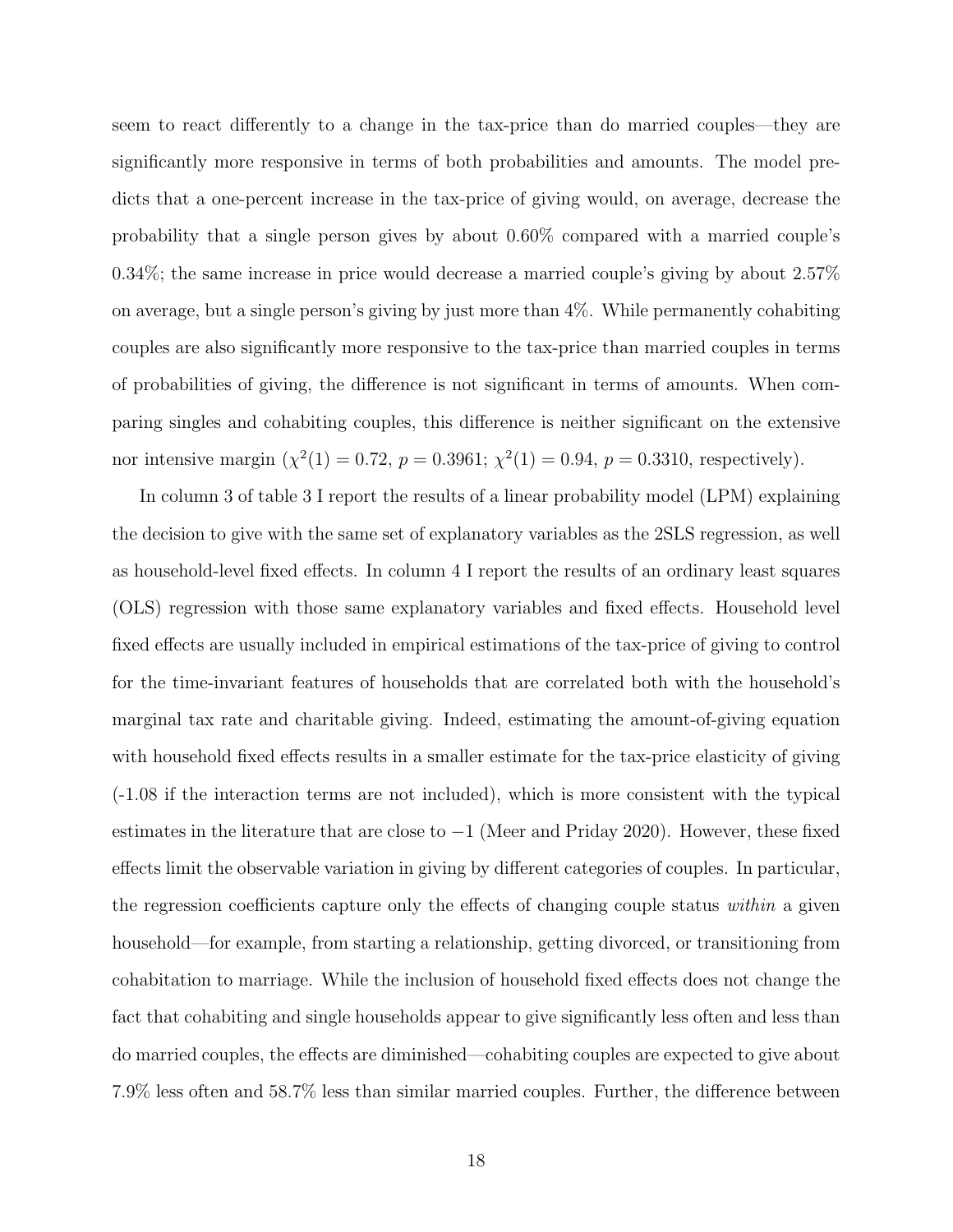singles and permanently cohabiting couples is not robust to this change in specification: it is no longer significant  $(\chi^2(1) = 0.62, p = 0.4322$  for probabilities;  $\chi^2(1) = 0.05, p = 0.8246$  for amounts), and singles are instead predicted to give both less often and less than permanently cohabiting couples. Singles again appear to be more responsive to tax-prices than married couples, but the difference in responsiveness between permanent cohabitors and married couples disappears. Hence, while we can confidently say that permanently cohabiting couples are less likely to give and give less than married couples, and that giving by singles is more responsive to changes in the tax-price than giving by married couples, the existence of other differences is less clear.

Also of interest is whether there are differences in the preferred destinations of giving between households with different couple status. In table 4, I present the results of several regressions to investigate this question. In column 1, I estimate the same 2SLS regressions as those reported in columns 1 and 2 of table 3 in order to predict the HHI of a couple in a given year, where HHI is constructed as described earlier. Though the results of twosample t-tests suggest differences in the mean levels of HHI for permanently cohabiting and married couples—and in particular that the giving of permanently cohabiting couples is more concentrated—when controlling for relevant independent variables, permanently cohabiting couples are actually predicted to concentrate their giving less than married couples. However, this difference is not statistically significant.

In columns 2 through 12 of table 4, I estimate the same regressions but with the probabilities and amounts of giving to specific charity classes as the dependent variables. I report the coefficient estimates for each couple status, as well as the  $\chi^2(1)$  statistic comparing permanently cohabiting couples and singles. In most cases, the relative probabilities and amounts of giving restricted to specific classes are the same as the probabilities and amounts for all giving, i.e., married couples give more often and more than singles, who give more often and more than permanently cohabiting couples. Exceptions to this rule are in environmental and international giving, where singles are expected to give more often and more than all other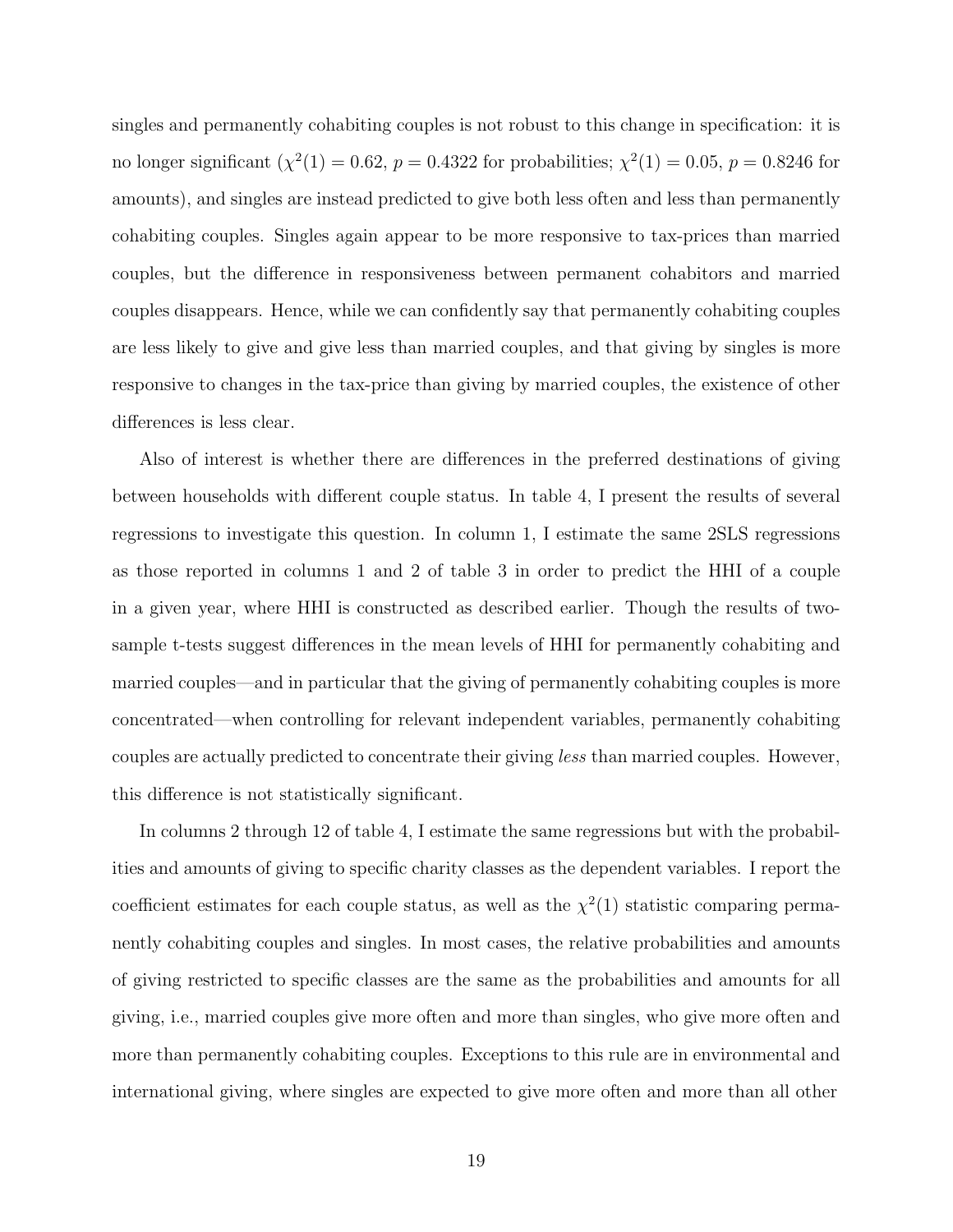|                     | (1)                      | (2)             | (3)        | (4)     | (5)                   | (6)                    | (7)        | (8)        | (9)      | (10)         | (11)    | (12)       |
|---------------------|--------------------------|-----------------|------------|---------|-----------------------|------------------------|------------|------------|----------|--------------|---------|------------|
|                     | $\rm HHI$                | Rel.            | Youth      | Env.    | Comb.                 | Need                   | Health     | Edu.       | Art      | Neigh.       | Int.    | Other      |
|                     |                          |                 |            |         | Probability of giving |                        |            |            |          |              |         |            |
| Perm. coh.          |                          | $-.212***$      | $-.032***$ | $-.006$ | $-.072***$            | $-.065***$             | $-.054***$ | $-.048***$ | $.005\,$ | $-.010***$   | $-.006$ | $-.016***$ |
|                     |                          | (.013)          | (.007)     | (.007)  | (.010)                | (.011)                 | (.009)     | (.007)     | (.006)   | (.004)       | (.005)  | (.005)     |
| $1st$ -year coh.    |                          | $-.182***$      | $-.021***$ | $-.006$ | $-.045***$            | $-.056***$             | $-.030***$ | $-.011$    | .002     | $-.004$      | $-.006$ | .001       |
|                     |                          | (.014)          | (.008)     | (.008)  | (.012)                | (.013)                 | (.011)     | (.009)     | (.006)   | (.005)       | (.005)  | (.007)     |
| Single              |                          | $-.130^{***}\,$ | $-.022***$ | .002    | $-.042***$            | $-.024***$             | $-.021***$ | $-.008$    | .008     | $-.005$      | .003    | $-.000$    |
|                     |                          | (.010)          | (.005)     | (.005)  | (.008)                | (.008)                 | (.007)     | (.006)     | (.005)   | (.003)       | (.004)  | (.004)     |
| Mar. (omitted)      |                          |                 |            |         |                       |                        |            |            |          |              |         |            |
|                     |                          |                 |            |         |                       |                        |            |            |          |              |         |            |
| $H_0$ : single = PC | $\overline{\phantom{0}}$ | $42.2***$       | 2.43       | $1.0\,$ | $8.3***$              | $14.7***$              | $13.3***$  | $30.3***$  | 0.3      | $1.9\,$      | $3.0*$  | $9.4**$    |
|                     |                          |                 |            |         | Amount of giving      |                        |            |            |          |              |         |            |
| Perm. coh.          | $-.001$                  | $-1.56***$      | $-.123***$ | $-.028$ | $-.386***$            | $-.335^{\ast\ast\ast}$ | $-.219***$ | $-.221***$ | .016     | $-.044***$   | $-.028$ | $-.082***$ |
|                     | (.011)                   | (.080)          | (.029)     | (.031)  | (.053)                | (.057)                 | (.042)     | (.034)     | (.028)   | (.015)       | (.020)  | (.024)     |
| $1st$ -year coh.    | $-.018$                  | $-1.32***$      | $-.072**$  | $-.023$ | $-.299***$            | $-.274***$             | $-.086$    | $-.036$    | .018     | $-.012$      | $-.024$ | .014       |
|                     | (.015)                   | (.084)          | (.034)     | (.035)  | (.064)                | (.068)                 | (.052)     | (.042)     | (.030)   | (.021)       | (.025)  | (.036)     |
| Single              | $-.017***$               | $-1.03***$      | $-.087$    | .016    | $-.226***$            | $-.116***$             | $-.065**$  | $-.025$    | $.047**$ | $-.017$      | .009    | .003       |
|                     | (.006)                   | (.072)          | (.023)     | (.024)  | (.042)                | (.042)                 | (.035)     | (.032)     | (.025)   | (.014)       | (.009)  | (.021)     |
| Mar. (omitted)      |                          |                 |            |         |                       |                        |            |            |          |              |         |            |
|                     |                          |                 |            |         |                       |                        |            |            |          |              |         |            |
| $H_0$ : single = PC | 2.1                      | $46.6***$       | $1.5\,$    | $1.9\,$ | $8.9^{\ast\ast\ast}$  | $14.4***$              | $13.0***$  | 29.4       | 1.1      | $2.8^{\ast}$ | $2.7*$  | $12.13***$ |
| $\boldsymbol{n}$    | 26,718                   | 41,273          | 41,273     | 41,273  | 41,273                | 41,273                 | 41,273     | 41,273     | 41,273   | 41,273       | 41,273  | 41,273     |
| Unique households   | 6,748                    | 8,943           | 8,943      | 8,943   | 8,943                 | 8,943                  | 8,943      | 8,943      | 8,943    | 8,943        | 8,943   | 8,943      |

Table 4: Couple status and giving by charity class

\*\*\* $p < 0.01$  \*\* $p < 0.05$  \* $p < 0.1$ 

Notes: all regressions also include the instrumented log(price); log(income), its quadratic, and cubic; the demographic variables as in table 3; andyear fixed effects. Reported are the coefficient estimates as well as  $\chi^2(1)$  statistics for the given null hypothesis. The sample size and number of unique households are smaller in the HHI regression because I restrict the sample to families who gave  $> $0$ . Standard errors clustered at the household level are in parentheses.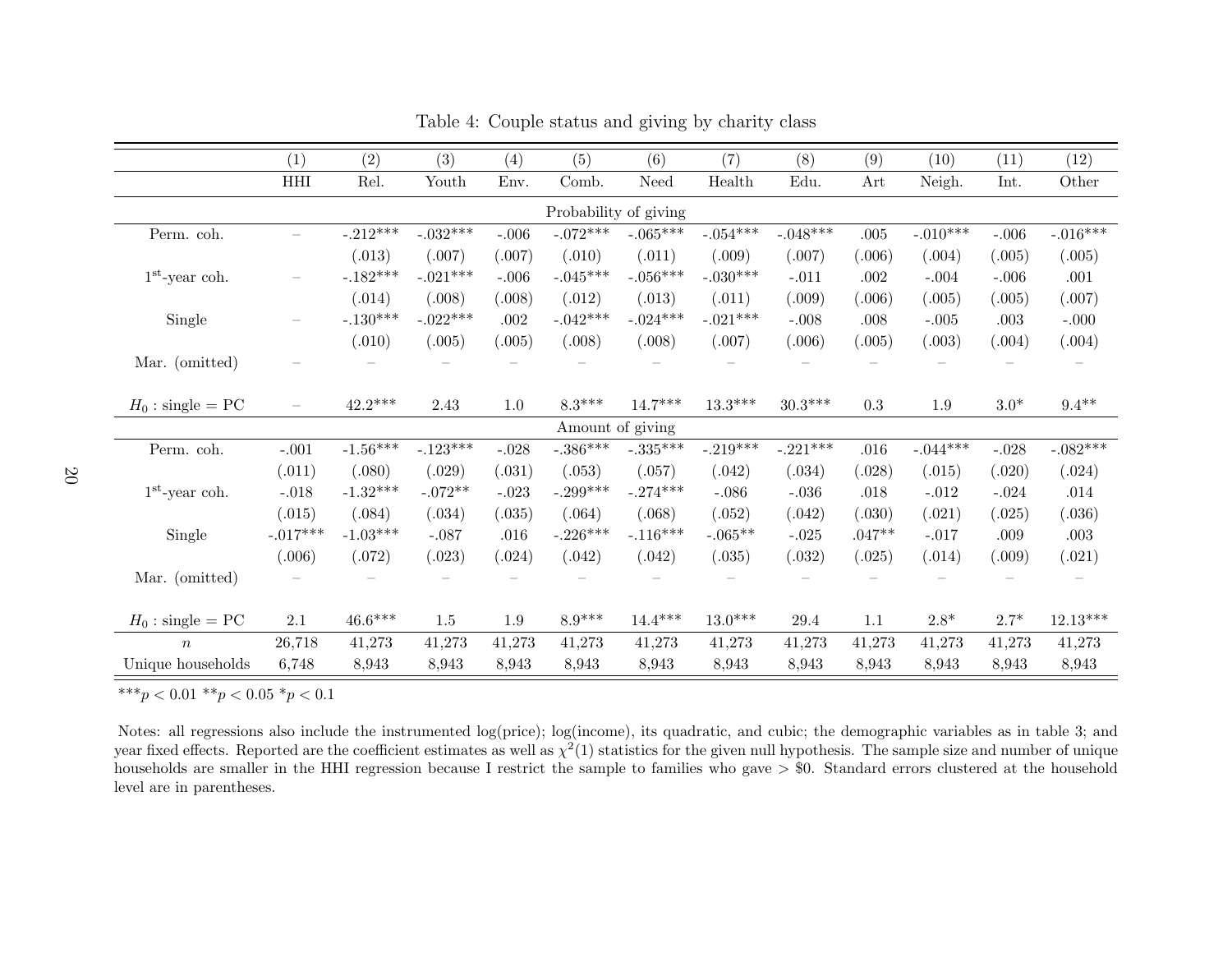groups, as well as in art, where married couples are expected to give least among all categories of households. However, none of these "unexpected" differences are statistically significant. The most dramatic differences are in religious giving, where married couples dominate all other household categories, especially permanently cohabiting couples—a permanently cohabiting household is predicted 21.2% less likely to make a religious donation, and the representative married household is predicted to give 4.78 times more to religious organizations than if they were cohabiting.

One possible explanation for the disparity in giving by cohabiting couples relative to married couples is that the survey respondent in a cohabiting couple might not be aware of their partner's giving, leading to under-reporting by cohabiting couples relative to married couples. However, in the 2003 and 2005 waves of the PSID, survey respondents were asked the question, "who in your family was responsible for decisions on how much support to give individual charities in the previous year?" Possible answers were: the husband decides, the wife decides, the couple decides jointly, or the couple decides separately. When I restrict my analysis to these years and remove all couples who decide separately, I achieve similar results, again showing that married couples give more than permanently cohabiting couples—thus, this alternative explanation does not seem consistent with the data.

#### 5.3 The effects of marriage on giving

In order to more explicitly identify the effect of the commitment mechanism of marriage on charitable giving, I reduce my sample to include only three groups: households who were married for the entire duration of their appearance in the sample, households who were permanently cohabiting for this entire duration, and households who started by cohabiting and then later got married. I remove observations of families after the couple I originally observe splits up and a new couple forms  $(n = 2,551)$ . I compare the probabilities and amounts of giving across these groups, further subdividing the couples who "switched" and looking at their giving both before and after getting married. Since I now restrict my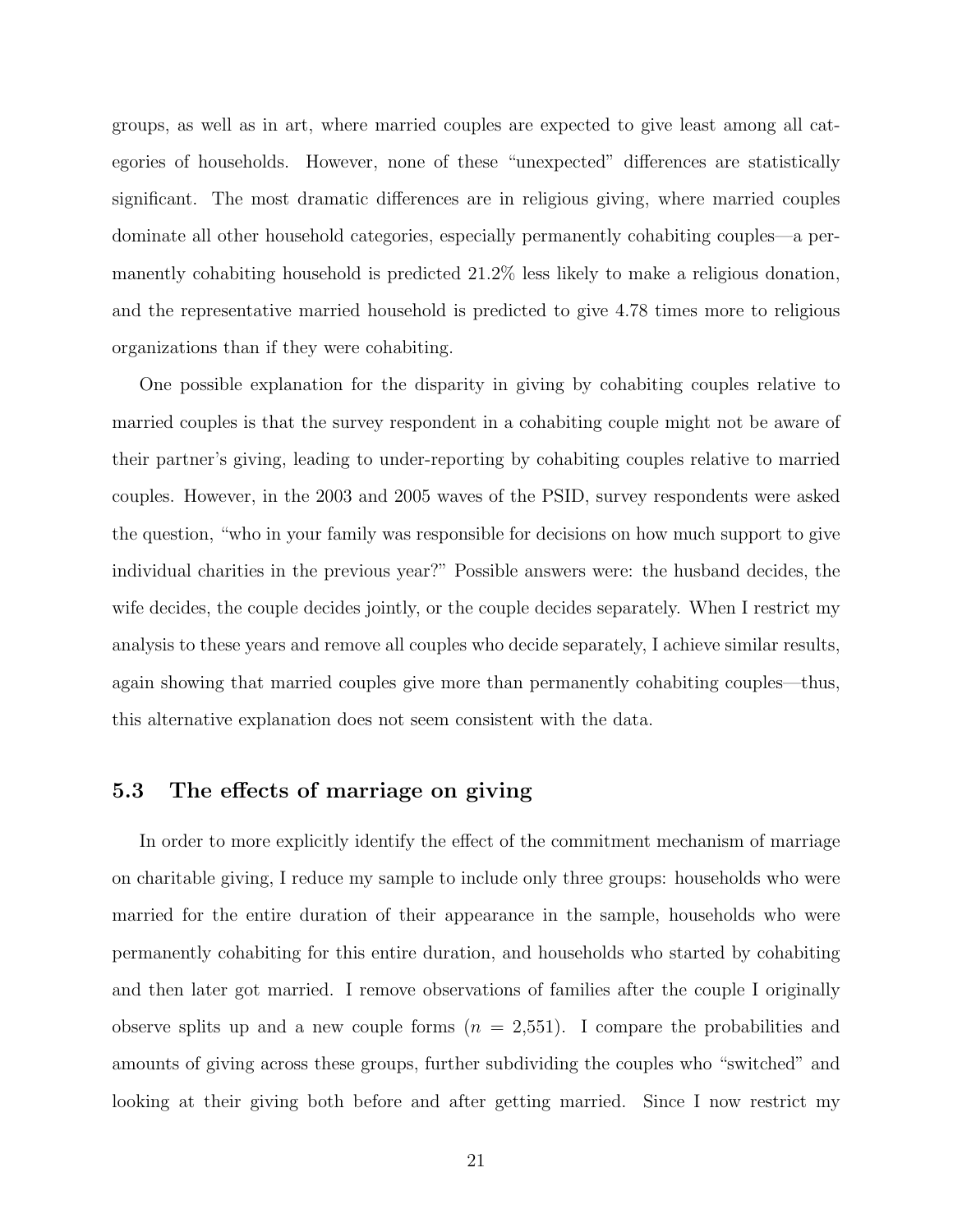sample only to household-year observations that contain both a head of household and a wife or "wife," I am able to estimate the same 2SLS regressions as in table 3, but also including demographic variables for the wife or "wife". Additionally, I replace the couple status dummies with "subcouple status" dummies, one for each of the subcategories of couples I identified, and report my results in table 5.

As might be expected from the previous results, couples who are always cohabiting tend to give less often and less than married couples. The difference between couples who are always cohabiting and couples who are currently cohabiting but will later get married is positive, though not significant  $(\chi^2(1) = 2.01, p = 0.1561$  for probabilities and  $\chi^2(1) = 2.17$ ,  $p = 0.1404$  for amounts), such that those who will eventually marry give more than those who never will. This possibly indicates that there are some unobserved characteristics of couples who are inclined to get married that increase their charitable giving. Additionally, the overtime difference between couples who got married and those who will eventually get married is positive and significant  $(\chi^2(1) = 7.47, p = 0.0063$  for probabilities and  $\chi^2(1) = 6.24$ ,  $p = 0.0125$  for amounts), so that once-cohabiting couples are, on average, 7.3% more likely to give when they get married, and are expected to give 43% more. This suggests that couples' levels of unobserved, non-legal commitment may grow leading up to their marriage, thereby increasing their charitable giving, with the binding, legal marriage increasing giving dramatically and further still. These results also provide evidence for greater responsiveness to the tax-price on the extensive margin by always-cohabiting couples and couples who have gotten married, relative to couples who were always married. The evidence, however, is not so conclusive for any subcouple on the intensive margin.

I also test whether there are differences between these four subcategories of couples over the distribution of their charitable gifts, to investigate whether concentration and/or destination of giving changes when couples transition from permanent cohabitation to marriage. In column 1 of table 6, I again estimate the regressions in columns 1 and 2 of table 5, but with HHI as the dependent variable. While cohabiting couples who will eventually get married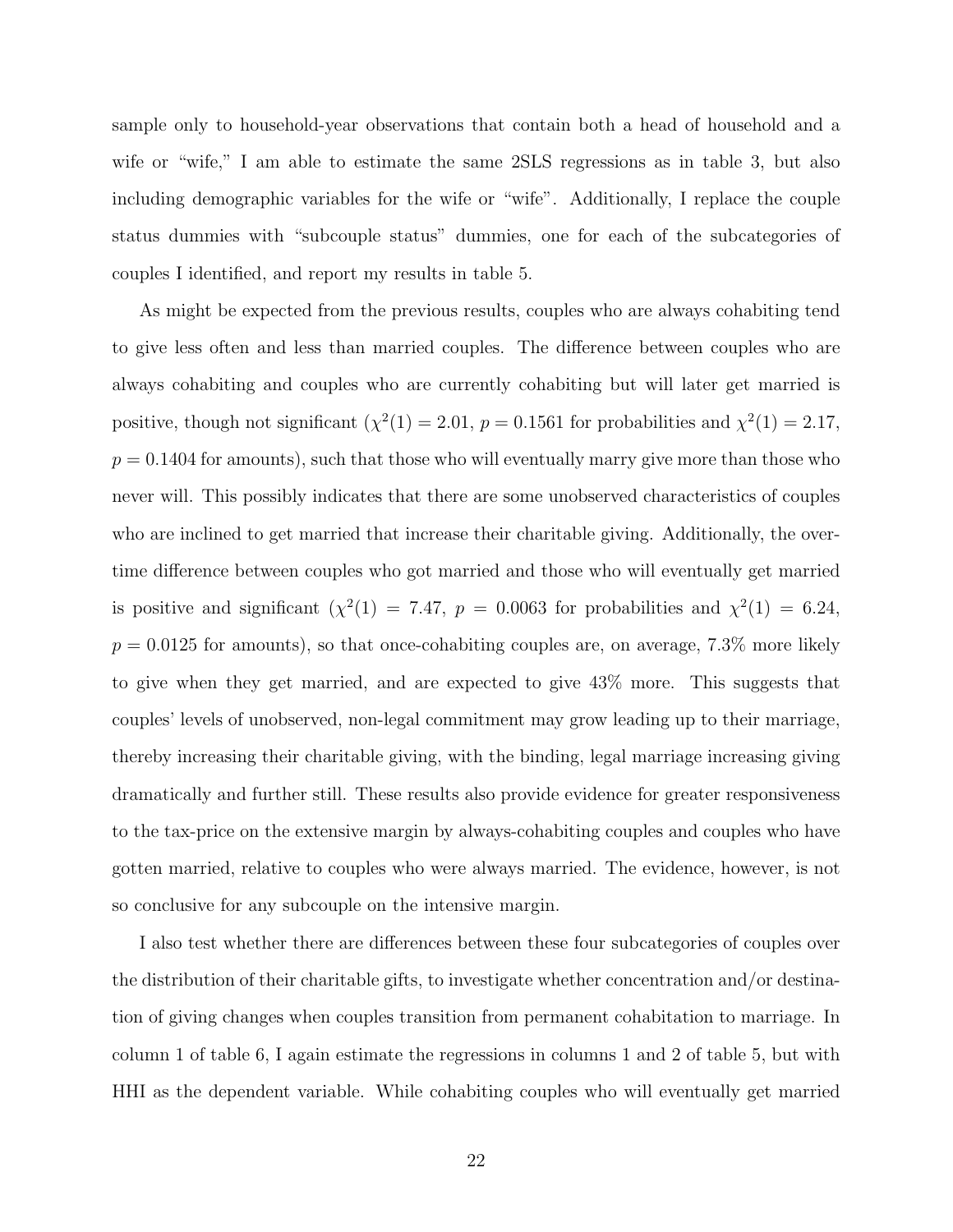|                                       | (1)              | (2)                 |
|---------------------------------------|------------------|---------------------|
|                                       | Gives to charity | Log of total giving |
| Always cohabiting                     | $-1643***$       | $-1.349***$         |
|                                       | (.0223)          | (.1467)             |
| Gets married                          | $-.1173***$      | $-1.038***$         |
|                                       | (.0270)          | (.1723)             |
| Got married                           | $-.0440***$      | $-.6102***$         |
|                                       | (.0188)          | (.1286)             |
| Always married (omitted)              |                  |                     |
| Log(price)                            | $-.2735***$      | $-2.038***$         |
|                                       | (.0319)          | (.2722)             |
| $AC \times Log(price)$                | $-.6065***$      | $-2.075*$           |
|                                       | (.1629)          | (1.092)             |
| Gets $\times$ Log(price)              | $-.1994$         | $-.1054$            |
|                                       | (.1992)          | (1.293)             |
| $\text{Got} \times \text{Log(price)}$ | $-.3875***$      | $-1.030$            |
|                                       | (.1035)          | (.7254)             |
| $H_0$ : AC = Gets                     | 2.01             | 2.17                |
| $H_0$ : Gets = Got                    | $7.15***$        | $6.24**$            |
| $\boldsymbol{n}$                      | 22,915           | 22,915              |
| Unique households                     | 4,806            | 4,806               |

Table 5: Effects of marriage and cohabitation on giving

 $\label{eq:4.1} \ast \ast \overline{\ast_p}<0.01\,\ast\ast_p<0.05\,\ast_p<0.1$ 

Notes: in addition to the variables listed, I use the same set of controls as in the previous regression, as well as age of "wife" and its quadratic, and education, race, and religion variables for the "wife". Here the omitted category is couples who are always married, and the coefficients reported for the couple dummy variables and log of price are average marginal effects. I again instrument for the last-dollar tax-price and its interaction terms. The test statistics listed are the  $\chi^2(1)$  statistics for the given null hypotheses, comparing average marginal effects on groups. Standard errors are clustered at the household level and in parentheses.

concentrate their giving significantly less than always-married couples both before and after they get married, these couples do not seem to change the concentration of their charitable giving when they transition from cohabitation to marriage—the difference in their HHIs is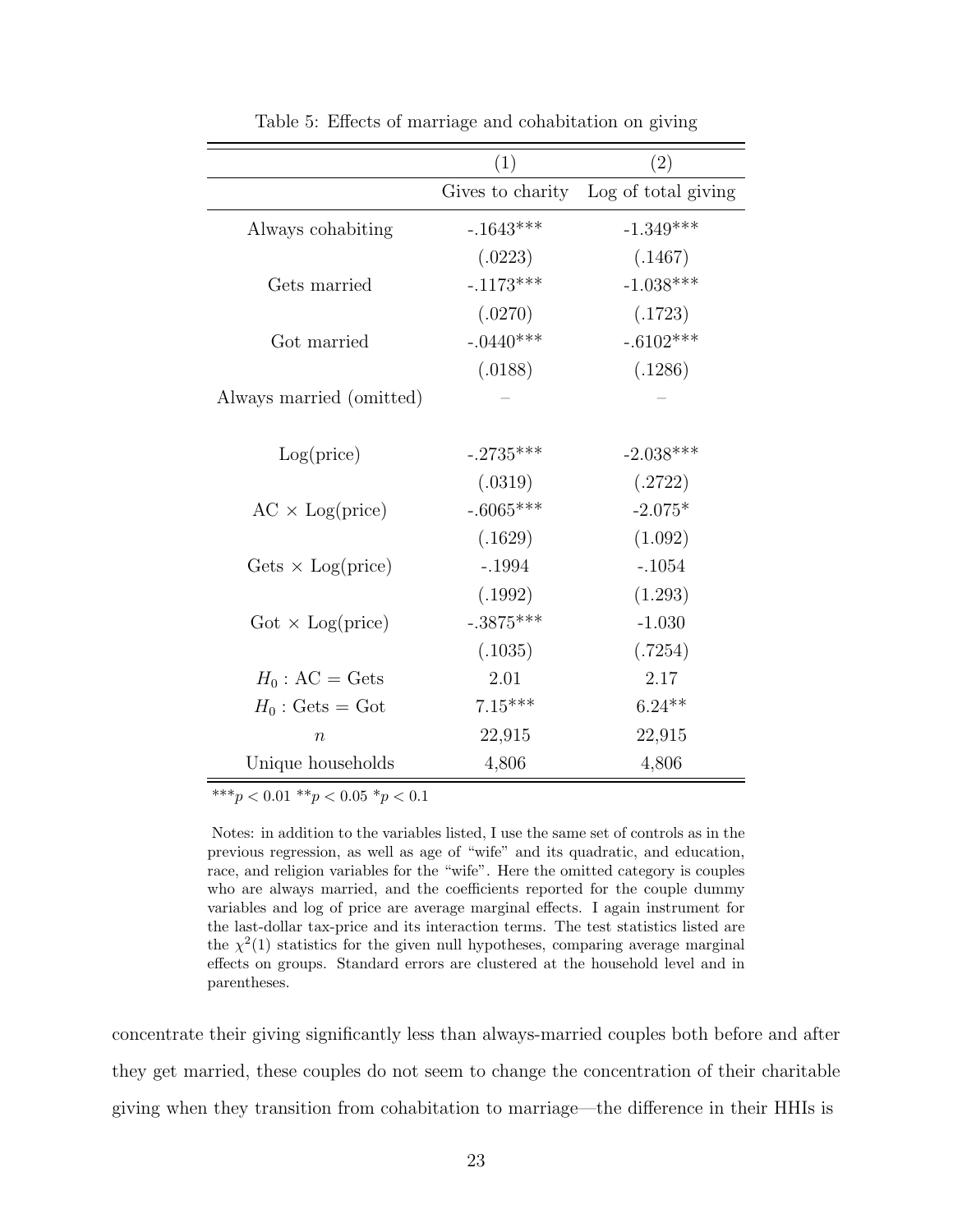|                    | (1)       | (2)        | (3)              | (4)     | (5)                   | (6)        | (7)        | (8)       | (9)              | (10)    | (11)       | (12)       |
|--------------------|-----------|------------|------------------|---------|-----------------------|------------|------------|-----------|------------------|---------|------------|------------|
|                    | HHI       | Rel.       | Youth            | Env.    | Comb.                 | Need       | Health     | Edu.      | Art              | Neigh.  | Int.       | Other      |
|                    |           |            |                  |         | Probability of giving |            |            |           |                  |         |            |            |
| Always coh.        |           | $-.216***$ | $\mathbf{-.015}$ | .004    | $-.059***$            | $-.064***$ | $-.043***$ | $-.024**$ | $.013\,$         | $-.004$ | $-.007$    | $-.020***$ |
|                    |           | (.185)     | (.010)           | (.012)  | (.014)                | (.015)     | (.013)     | (.010)    | (.010)           | (.005)  | (.006)     | (.007)     |
| Gets married       |           | $-.172***$ | $-.026**$        | .000    | $-.027$               | $-.015$    | $-.013$    | $-.006$   | .017             | $-.002$ | $-.002$    | $-.018*$   |
|                    |           | (.026)     | (.013)           | (.015)  | (.023)                | (.022)     | (.020)     | (.017)    | (.012)           | (.008)  | (.009)     | (.010)     |
| Got married        |           | $-.149***$ | $-.033***$       | .011    | $-.016$               | $.014\,$   | $.009$     | $-.022$   | $-.011$          | $-.003$ | $-.016**$  | $-.005$    |
|                    |           | (.022)     | (.012)           | (.133)  | (.019)                | (.019)     | (.017)     | (.015)    | (.010)           | (.006)  | (.004)     | (.009)     |
| Always m. (om.)    |           |            |                  |         |                       |            |            |           |                  |         |            |            |
|                    |           |            |                  |         |                       |            |            |           |                  |         |            |            |
| $H_0$ : AC = Gets  |           | $2.4\,$    | 0.6              | 0.1     | $1.6\,$               | $4.0**$    | 1.8        | $1.0\,$   | 0.1              | 0.1     | 0.2        | $0.0\,$    |
| $H_0$ : Gets = Got |           | $0.8\,$    | $\rm 0.2$        | 0.5     | $\rm 0.3$             | 1.7        | 1.1        | 0.7       | $4.8^{\ast\ast}$ | 0.0     | 1.8        | $1.2\,$    |
|                    |           |            |                  |         | Amount of giving      |            |            |           |                  |         |            |            |
| Always coh.        | $-.001$   | $-1.47***$ | $-.054$          | $-.005$ | $-.268***$            | $-.323***$ | $-.279***$ | $-.090*$  | .044             | $-.019$ | $-.039$    | $-.100***$ |
|                    | (.016)    | (.121)     | (.043)           | (.048)  | (.077)                | (.084)     | (.062)     | (.053)    | (.044)           | (.022)  | (.028)     | (.036)     |
| Gets married       | $-.039*$  | $-1.29***$ | $-.095**$        | .000    | $-.143$               | $-.106$    | $-.073$    | $-.029$   | .042             | $-.027$ | .005       | $-.058$    |
|                    | (.022)    | (.157)     | (.054)           | (.065)  | (.118)                | (.114)     | (.097)     | (.077)    | (.051)           | (.028)  | (.043)     | (.044)     |
| Got married        | $-.029**$ | $-1.22***$ | $-.159***$       | .015    | $-.084$               | .010       | .014       | $-.101$   | $-.083*$         | $-.025$ | $-.093***$ | $-.031$    |
|                    | (.015)    | (.145)     | (.058)           | (.060)  | (.105)                | (.104)     | (.083)     | (.078)    | (.045)           | (.029)  | (.035)     | (.049)     |
| Always m. (om.)    |           |            |                  |         |                       |            |            |           |                  |         |            |            |
|                    |           |            |                  |         |                       |            |            |           |                  |         |            |            |
| $H_0$ : AC = Gets  | 2.3       | $1.0\,$    | 0.4              | 0.0     | 0.9                   | $2.8*$     | 1.0        | 0.5       | 0.0              | 0.1     | 0.8        | $0.7\,$    |
| $H_0$ : Gets = Got | 0.2       | $\rm 0.2$  | $\rm 0.9$        | 0.1     | $\rm 0.2$             | $0.9\,$    | 0.7        | 0.7       | $4.8**$          | 0.0     | $4.0**$    | $\rm 0.2$  |
| $\boldsymbol{n}$   | 17,117    | 22,915     | 22,915           | 22,915  | 22,915                | 22,915     | 22,915     | 22,915    | 22,915           | 22,915  | 22,915     | 22,915     |
| Unique households  | 3,870     | 4,806      | 4,806            | 4,806   | 4,806                 | 4,806      | 4,806      | 4,806     | 4,806            | 4,806   | 4,806      | 4,806      |

Table 6: Effects of marriage on giving by charity class

\*\*\* $p < 0.01$  \*\* $p < 0.05$  \* $p < 0.1$ 

Notes: all regressions also include the instrumented log(price); log(income), its quadratic, and cubic; the demographic variables as in table 5; andyear fixed effects. Reported are the coefficient estimates as well as  $\chi^2(1)$  statistics for the given null hypothesis. The sample size and number of unique households are smaller in the HHI regression because I restrict the sample to families who gave  $> $0$ . Standard errors clustered at the household level are in parentheses.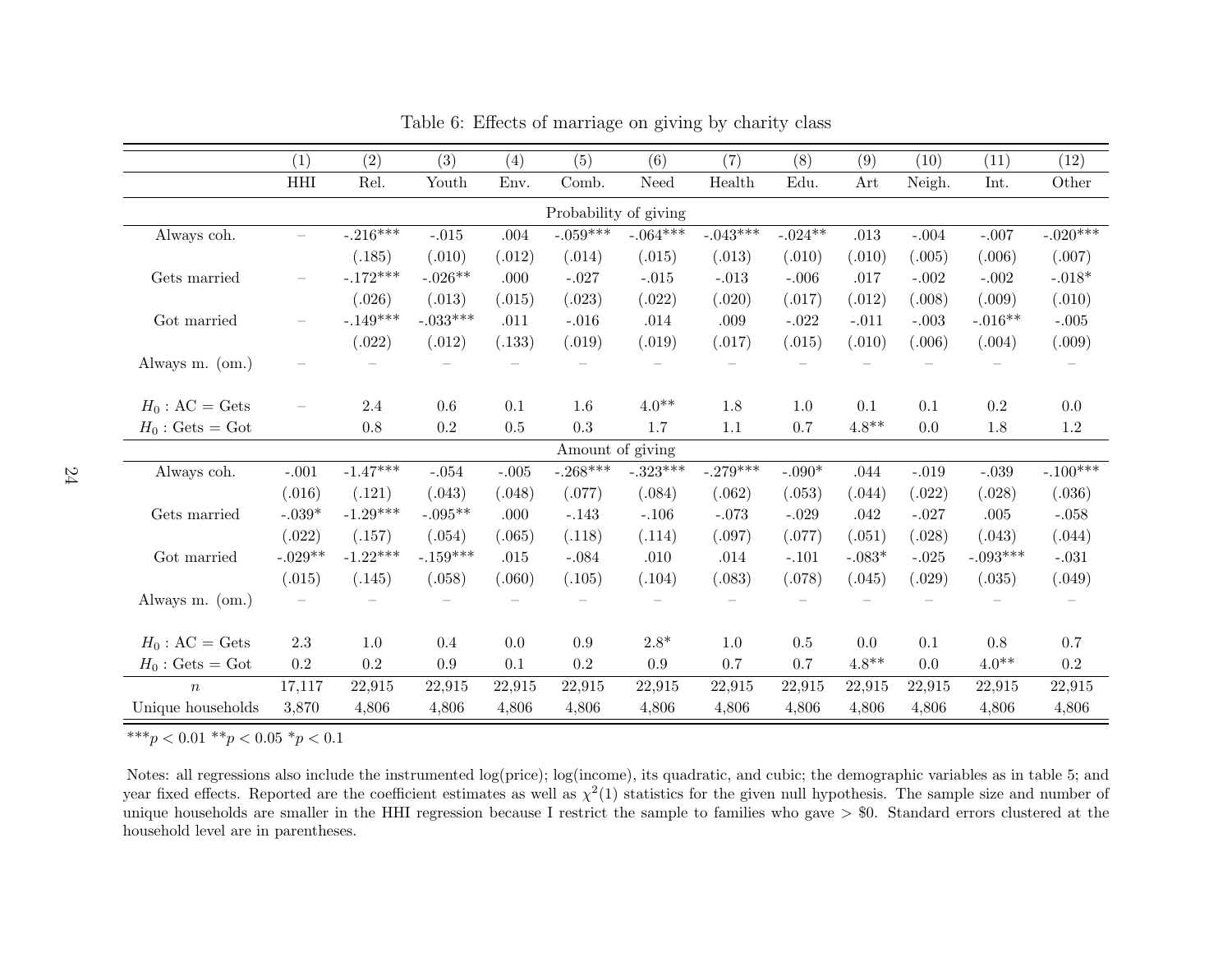not significant.

In columns 2 through 12 of table 6, I investigate how the destination of gifts is affected by transitions from permanent cohabitation to marriage, using the probability or amount of giving to a particular charitable class as the outcome variable in the 2SLS regression. Compared with couples who are always married, couples who are always cohabiting are not significantly more likely to make a gift, and their expected gift is not significantly higher in any category. Cohabiting couples who will eventually get married give significantly more often and more than other cohabiting couples only to need-based organizations. When these couples get married, though they give more overall, they do not give significantly more to any particular category (and in fact give significantly less often and less to arts and international charities). However, these couples appear distinct from those who were always married with regard to certain classes, as the giving of always-married couples to religious and need based organizations is still more frequent and greater than that of couples who were cohabiting and later got married.

#### 5.4 Tests for different income elasticities of giving

In my analysis thus far, I have assumed that charitable giving is a household public good and investigated the effects of intertemporal commitment on the consumption of this good. I now consider another reason, also related to commitment, why giving might be greater among married couples relative to permanently cohabiting households. Recall the hypothesis that, since giving is a function of income, and married couples (because of risk-sharing and income-pooling) are more secure than other categories of households in projecting their future income, giving by married couples would be greater than giving by other households. If this were the case, not only would we observe differences in probabilities and amounts of giving by married and cohabiting people, but we would also observe different income elasticities for the different couple groups.

This is exactly what I find. In table 7, I report the results of four 2SLS regressions.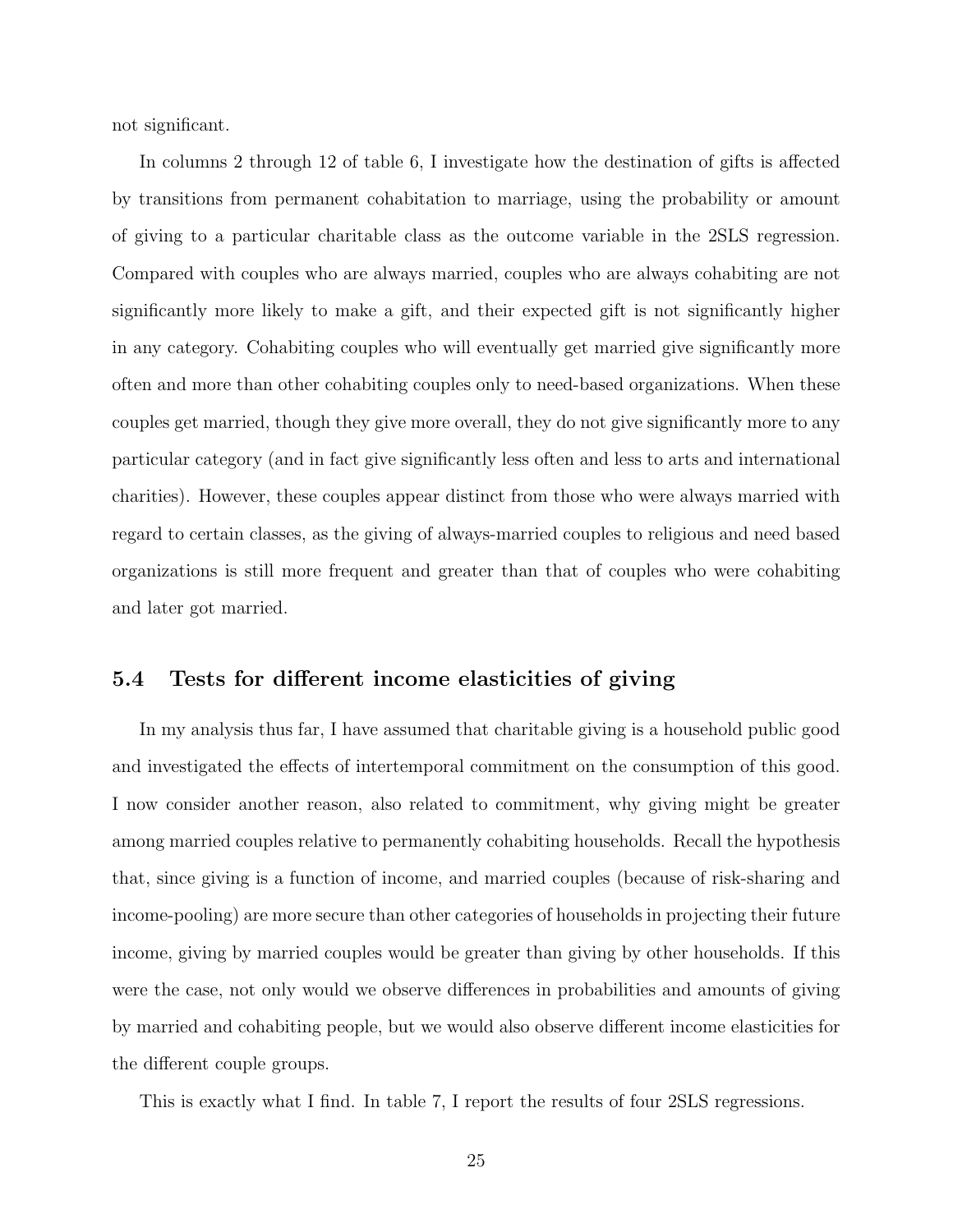| Effects of couple status and income on giving       |             |             | Over-time effects of marriage and income on giving     |               |             |  |
|-----------------------------------------------------|-------------|-------------|--------------------------------------------------------|---------------|-------------|--|
|                                                     | (1)         | (2)         |                                                        | (3)           | (4)         |  |
|                                                     | Pr(gives)   | Log(giving) |                                                        | Pr(gives)     | Log(giving) |  |
| Perm. Coh.                                          | $-.1704***$ | $-1.388***$ | Always Coh.                                            | $-.1757***$   | $-1.481***$ |  |
|                                                     | (.0137)     | (.0882)     |                                                        | (.0227)       | (.1500)     |  |
| $1st$ -year coh.                                    | $-.1599***$ | $-1.248***$ | Gets mar.                                              | $-.1158***$   | $-1.064***$ |  |
|                                                     | (.0186)     | (.1261)     |                                                        | (.0281)       | (.1802)     |  |
| Single                                              | $-.0990***$ | $-.9082***$ | Got mar.                                               | $-.0516***$   | $-.6349***$ |  |
|                                                     | (.0082)     | (.0609)     |                                                        | (.0194)       | (.1289)     |  |
| Mar. (omitted)                                      |             |             | Always m. (om.)                                        |               |             |  |
| Log(income)                                         | $.0734***$  | $.6660***$  | Log(income)                                            | $.0767***$    | $.7771***$  |  |
|                                                     | (.0044)     | (.0342)     |                                                        | (.0072)       | (.0579)     |  |
| $PC \times Log(inc)$                                | $-.0123$    | $-.4026***$ | $AC \times Log(inc)$                                   | $-.0353**$    | $-.5917***$ |  |
|                                                     | (.0149)     | (.1064)     |                                                        | (.0171)       | (.1143)     |  |
| $1YC \times Log(inc)$                               | $-.0408***$ | $-.6072***$ | $\text{Gets} \times \text{Log}(\text{inc})$            | .0207         | $-.2519$    |  |
|                                                     | (.0118)     | (.0814)     |                                                        | (.0294)       | (.2029)     |  |
| Sing. $\times$ Log(inc)                             | $-.0208***$ | $-.4228***$ | $\text{Got} \times \text{Log}(\text{inc})$             | $.0657**$     | .2645       |  |
|                                                     | (.0078)     | (.0610)     |                                                        | (.0273)       | (.1818)     |  |
| $H_0$ : PC = Sing.                                  | $26.70***$  | $26.70***$  | $H_0$ : AC $\times$ Log(inc) = Gets $\times$ Log(inc)  | $3.01^{\ast}$ | 2.45        |  |
| $H_0$ : PC $\times$ Log(inc) = S. $\times$ Log(inc) | $0.38\,$    | $0.05\,$    | $H_0$ : Gets $\times$ Log(inc) = Got $\times$ Log(inc) | 1.53          | $4.38**$    |  |
| $\boldsymbol{n}$                                    | 41,273      | 41,273      | $\boldsymbol{n}$                                       | 22,915        | 22,915      |  |
| Unique households                                   | 8,943       | 8,943       | Unique households                                      | 4,806         | 4,806       |  |

Table 7: Giving explained by income and couple status

\*\*\* $p < 0.01$  \*\* $p < 0.05$  \* $p < 0.1$ 

Notes: in addition to the variables listed, <sup>I</sup> also include the (instrumented) log of price and its interactions with the couple/subcouple dummies; age and its quadratic; education, race, and religious preference dummy variables for the head and for the "wife" when possible; and year fixed effects. The coefficients reported for the couple and subcouple dummies and log of income are average marginal effects.Also reported are  $\chi^2(1)$  statistics for the given null hypotheses, comparing average marginal effects when relevant. Standard errors are clustered at the household level and in parentheses.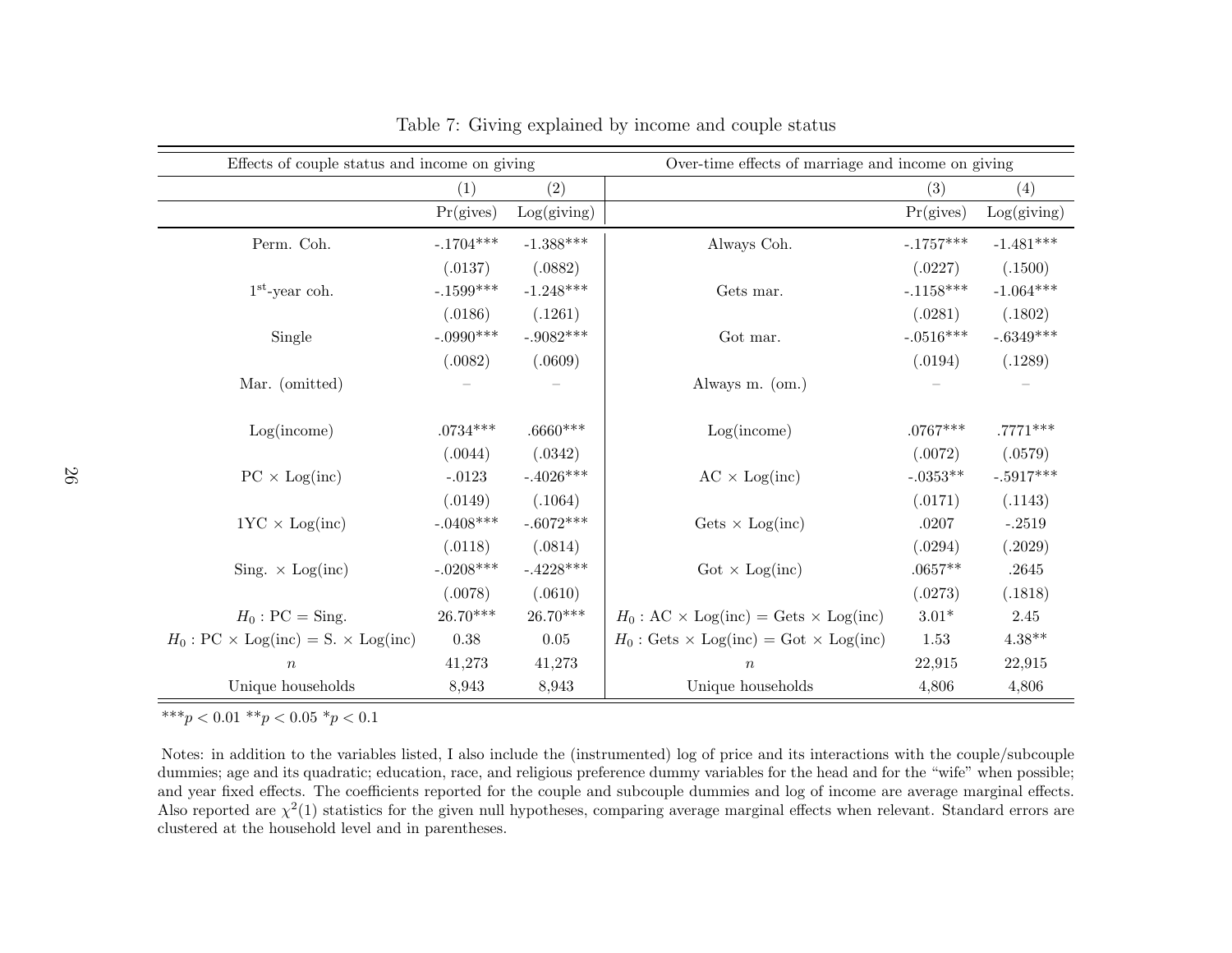Similarly to the previous models in this paper, I estimate giving (in terms of probabilities or amounts) as a function of the instrumented natural logarithm of price, the natural logarithm of income, various household demographics, year fixed effects, and either couple status or subcouple status. Now, however, I interact the income variable with the couple or subcouple indicator variables, testing for differences in income elasticity.

Like the previous models, these results suggest that, on average, married couples are more likely to give and give more than cohabiting and single households. Again, while there is a tendency for cohabiting couples who eventually get married to give more than other cohabiting couples, there is a further significant increase in their giving upon getting married. The magnitudes of these effects are largely similar to what I have already estimated. This model gives additional insight, however, into the mechanism by which commitment increases giving. Namely, the coefficients on several of the interactions between couple status or subcouple status and income are significant, indicating varying income elasticities across groups. Following a 1% increase in income, permanently cohabiting couples and singles are each predicted to increase their giving by about .4% less than similar married couples; this same change in income would increase a married couple's probability of giving by around .07% compared with a permanently cohabiting couple's .06% and a single household's .05%. Though these results are not extremely dramatic, they are statistically significant (with they exception of the difference for permanent cohabitors on the extensive margin). Thus the data suggest that an additional dollar earned by a married couple makes them relatively "richer" than other kinds of households, and they are therefore able to give more often and make larger charitable contributions.

Considering the effects of transitions from cohabitation to marriage on income elasticity over time, I also look at regressions interacting income with subcouple status. Cohabiting couples who eventually get married appear to respond more to a change in income than do other cohabiting couples: a 1% increase in income is predicted to increase their probability of giving by about .1% compared with .04%, and their amounts of giving by about .5% compared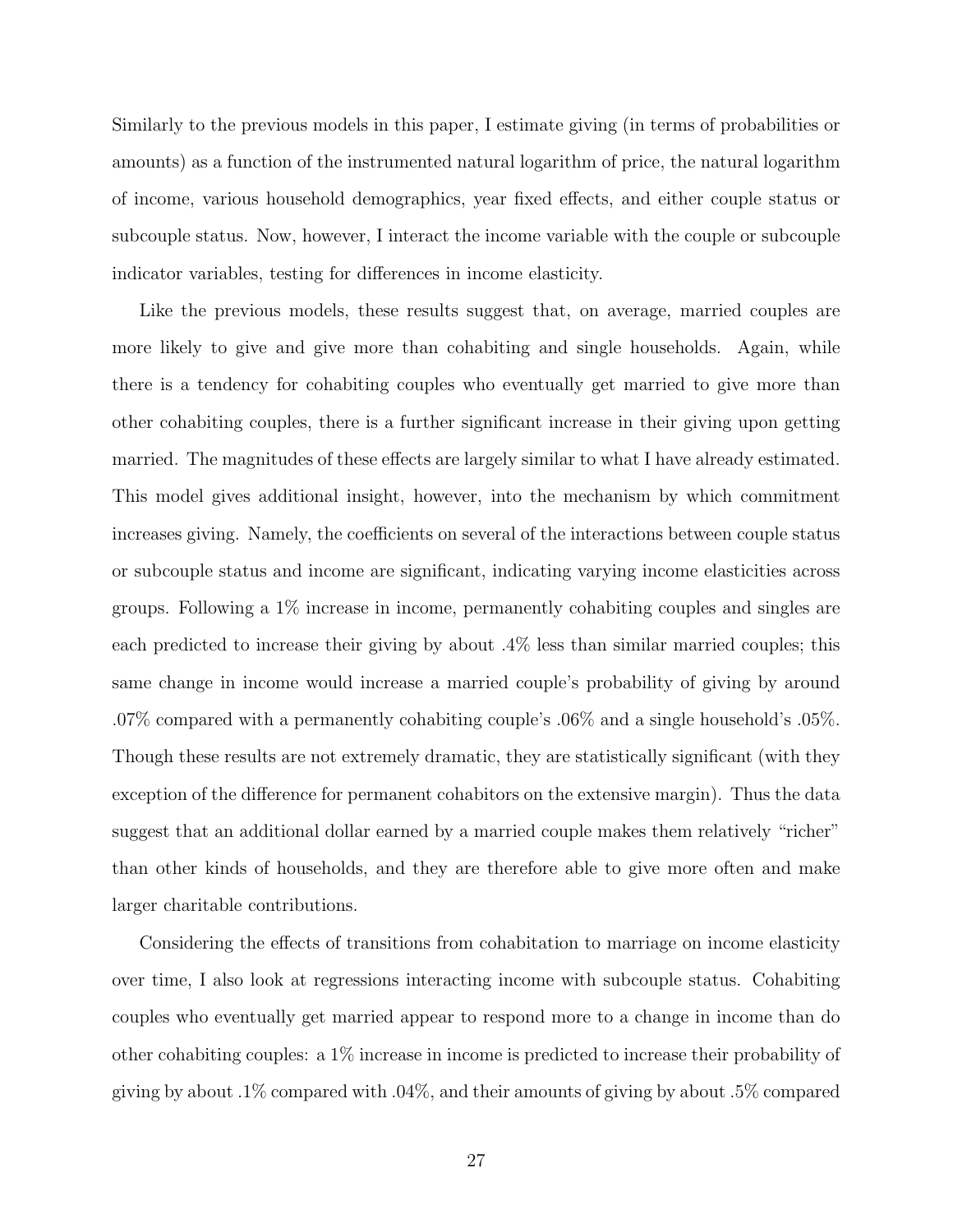with .2%. When these couples get married, they become significantly more responsive to income on the intensive margin—their income elasticity of giving increases by about half a percent. While there is also an increase on the extensive margin, it is not large or significant. Together, these results suggest that, like giving itself, responsiveness of giving to income changes with commitment; in particular, couples are more responsive as they approach marriage, and dramatically more responsive when the binding legal commitment occurs. Thus there is evidence that the differences between giving by married and cohabiting couples owes in particular to the fact that giving is a function of income, and commitment allows married couples to be more secure in projecting their income in subsequent periods.

#### 5.5 The tax-price of giving for cohabiting couples

Finally, I use the detailed information on labor and interest income, various deductions, and spending by each member of a two-person household provided by the PSID to briefly investigate whether giving by cohabiting couples is influenced by the marginal tax rate faced by both partners, or simply that of the higher earner. Using Meer and Priday's (2020) method described earlier, I separately estimate the (first and last-dollar) tax-price of giving for both the head of the household and the "wife" of the household for each cohabiting couple. I then estimate two 2SLS regressions similar to those referenced earlier in this paper, explaining the decision to give and the size of charitable gifts with demographic variables for the head and "wife," household income, and the tax-price of both the primary and secondary earner of the household (I instrument for each with the respective first-dollar price). Results are reported in table 8, along with the first-stage regressions explaining each tax-price.

On both the extensive and intensive margins, the coefficient on each household member's tax-price is negative, but only the primary earner's is significant. This is consistent with the idea that cohabiting couples maximize the benefits they receive from charitable giving by paying the lowest possible price—if this were the case, changes in the higher price would not affect the couple's giving.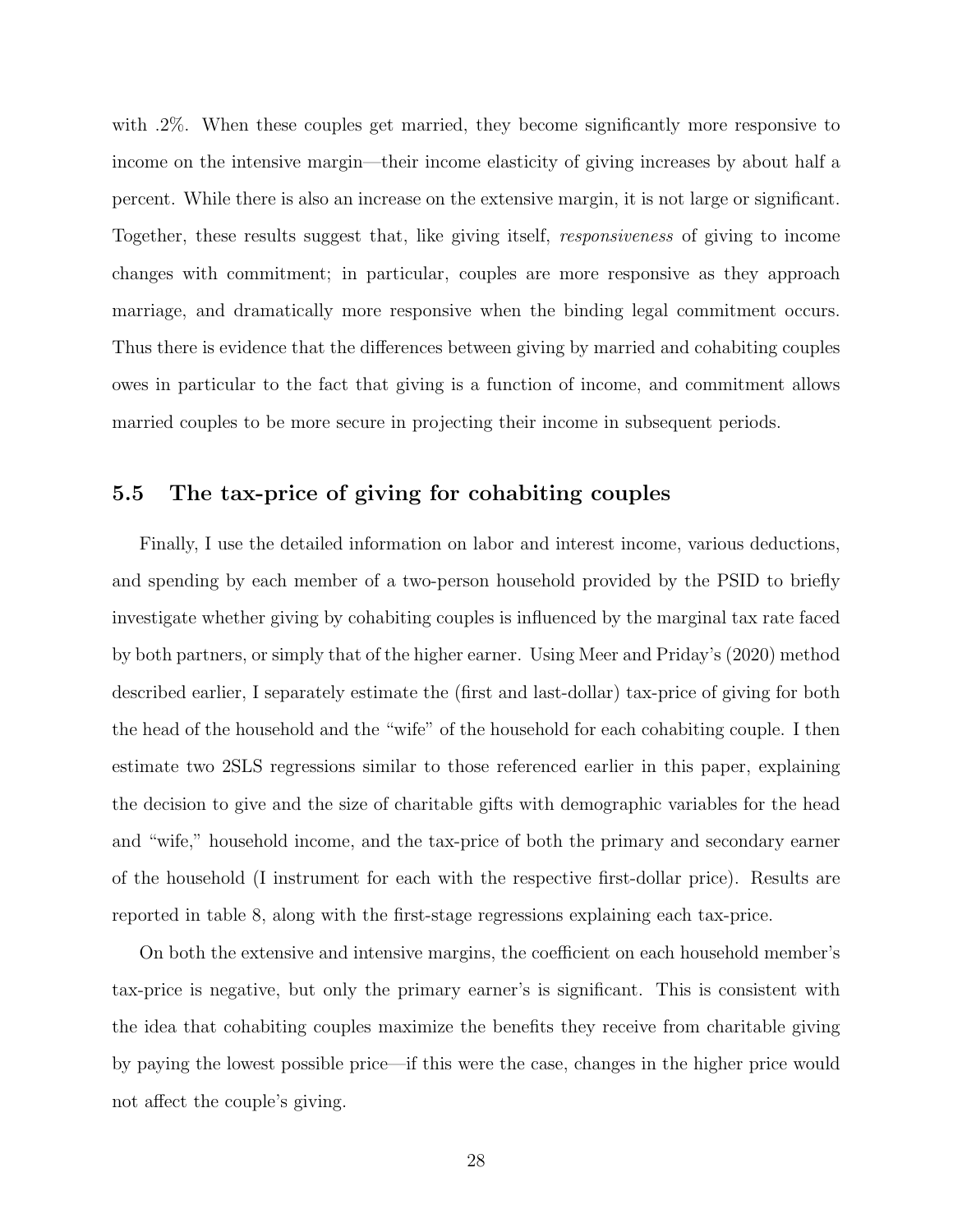|                           | $\left( 1\right)$ | $\left( 2\right)$ | (3)                | $\left( 4\right)$  |
|---------------------------|-------------------|-------------------|--------------------|--------------------|
|                           | Gives to charity  | Log(total giving) | $1st$ stage (pri.) | $1st$ stage (sec.) |
| Log(price) pri.           | $-4962***$        | $-2.865***$       |                    |                    |
|                           | (.1514)           | (.9683)           |                    |                    |
| $Log(price)$ sec.         | .0244             | $-.2571$          |                    |                    |
|                           | (.9683)           | (1.565)           |                    |                    |
| $Log(1^{st})$ price) pri. |                   |                   | $.9509***$         | .0073              |
|                           |                   |                   | (.0215)            | (.0076)            |
| $Log(1^{st})$ price) sec. |                   |                   | .0485              | $.9691***$         |
|                           |                   |                   | (.0333)            | (.0115)            |

Table 8: Effects of tax-prices on giving in cohabiting couples

\*\*\* $p < 0.01$ \*\* $p < 0.05$ \* $p < 0.1$ 

Notes: in addition to the tax-price variables, I also include the natural logarithm of income and its quadratic and cubic; age and its quadratic for both head and "wife;" education, race, and religious preference dummy variables for head and "wife"; and year fixed effects. I instrument for the last-dollar tax-price of the primary and secondary earner with their respective first-dollar tax-prices; the results of the first stage regressions explaining each endogenous variable are reported in columns (3) and (4). Standard errors are clustered at the household level.

## 6 Conclusion

In this paper, I investigate charitable giving by married and permanently cohabiting couples. I find evidence that, holding other variables constant, married people both give more and are more likely to give than cohabiting couples, particularly to religious charities. Contrary to the few previous studies that have examined cohabitation and giving, I also find differences between singles and permanently cohabiting couples, namely, that permanently cohabiting couples give less than singles holding other variables constant. There is evidence to support a causal link between the commitment mechanism of marriage and increased giving; when people change marital or couple status over time, their giving is greatest when they are married. This same causal link does not appear when comparing permanent cohabiting couples and singles—that is, there is not evidence that picking up a non-marital partner decreases one's giving. These results appear to be closely related to the varying responsiveness of giving to changes in income by married couples and other households.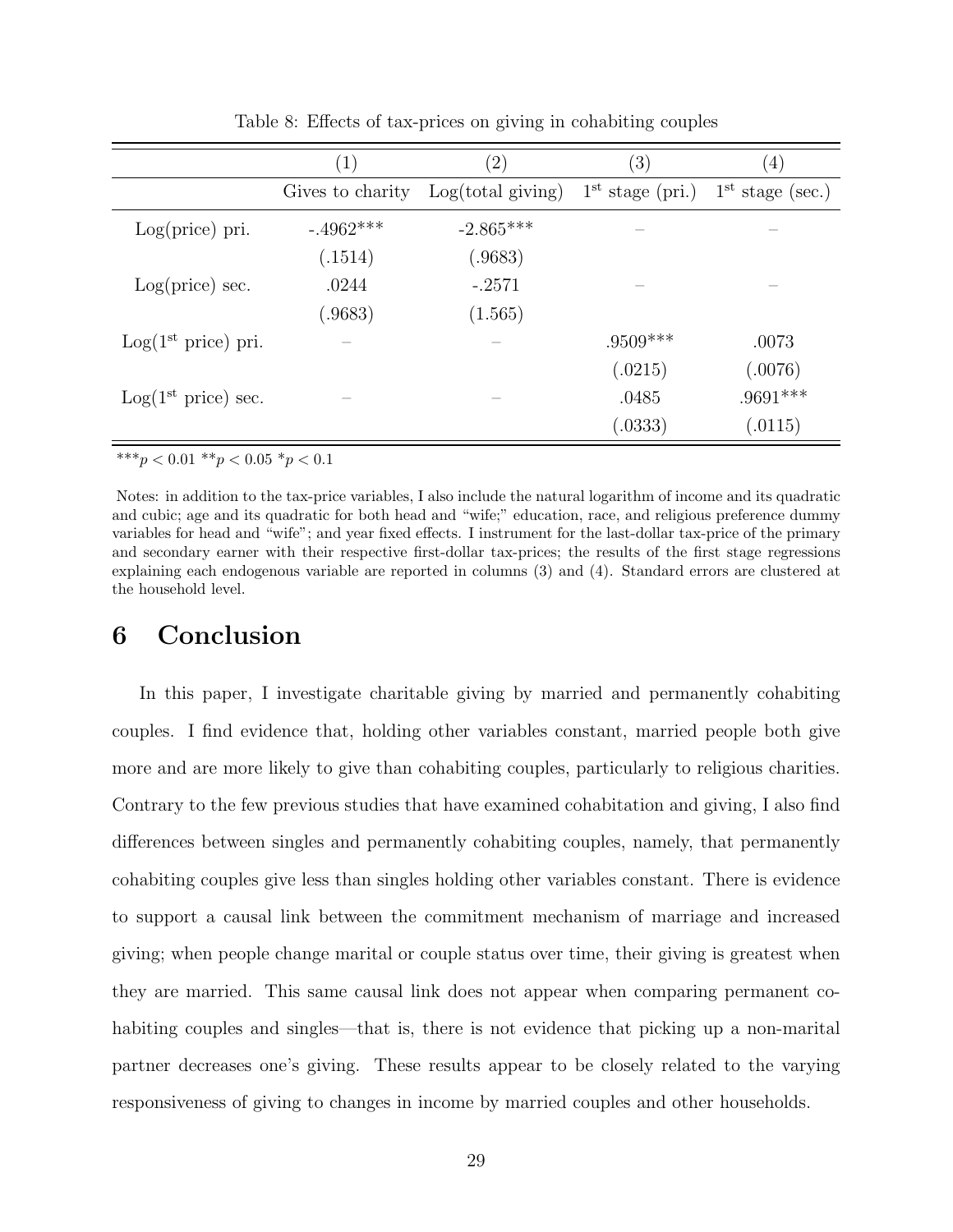In addition, I find that the giving of singles is more responsive to changes in the tax-price than giving of married couples. While there is some evidence that permanently cohabiting couples are more responsive than married couples to this change as well, the results are not statistically significant in all specifications of my models. Permanently cohabiting couples respond only to changes in the tax-price of the household's primary earner.

These results could imply a greater motivation for governments to implement policies that encourage legal marriage, as these may increase the private provision of the public good that is charitable giving. For example, providing tax breaks to married couples may induce marriage, as couples are responsive to these rates when they transition from cohabitation to marriage (Alm and Whittington 2003). My results show that there is no significant difference between the responsiveness of a couple's giving to tax rates before and after marriage—and indeed, if anything marriage makes giving less responsive to tax changes. Thus, if a permanently cohabiting couple is encouraged to get married by facing a lower tax rate, that same lower tax rate would increase their price of giving, and possibly decrease their giving by less when they are married than it would have when they were permanently cohabiting.

Several limitations of my study leave open various avenues for further research. Though, in preliminary analyses, I briefly consider higher bargaining costs as a cause of the lower levels of giving by permanently cohabiting couples, my sample size is likely not large enough to make any definitive claims on this topic. Another study with a larger sample of permanently cohabiting couples and detailed information about the decision-making member of the household could clarify this question.

Further, though I interpret many of my results as causal, it is difficult to say for certain that the commitment mechanism of marriage induces charitable giving, since the marriage decision is likely endogenous. Replicating my results, but using a strong instrument for marriage or the variation of a natural experiment could solidify the evidence for such a causal link. In particular, an examination of giving by same-sex couples who get married shortly after the legalization of same-sex marriage could shed light on the issue, as well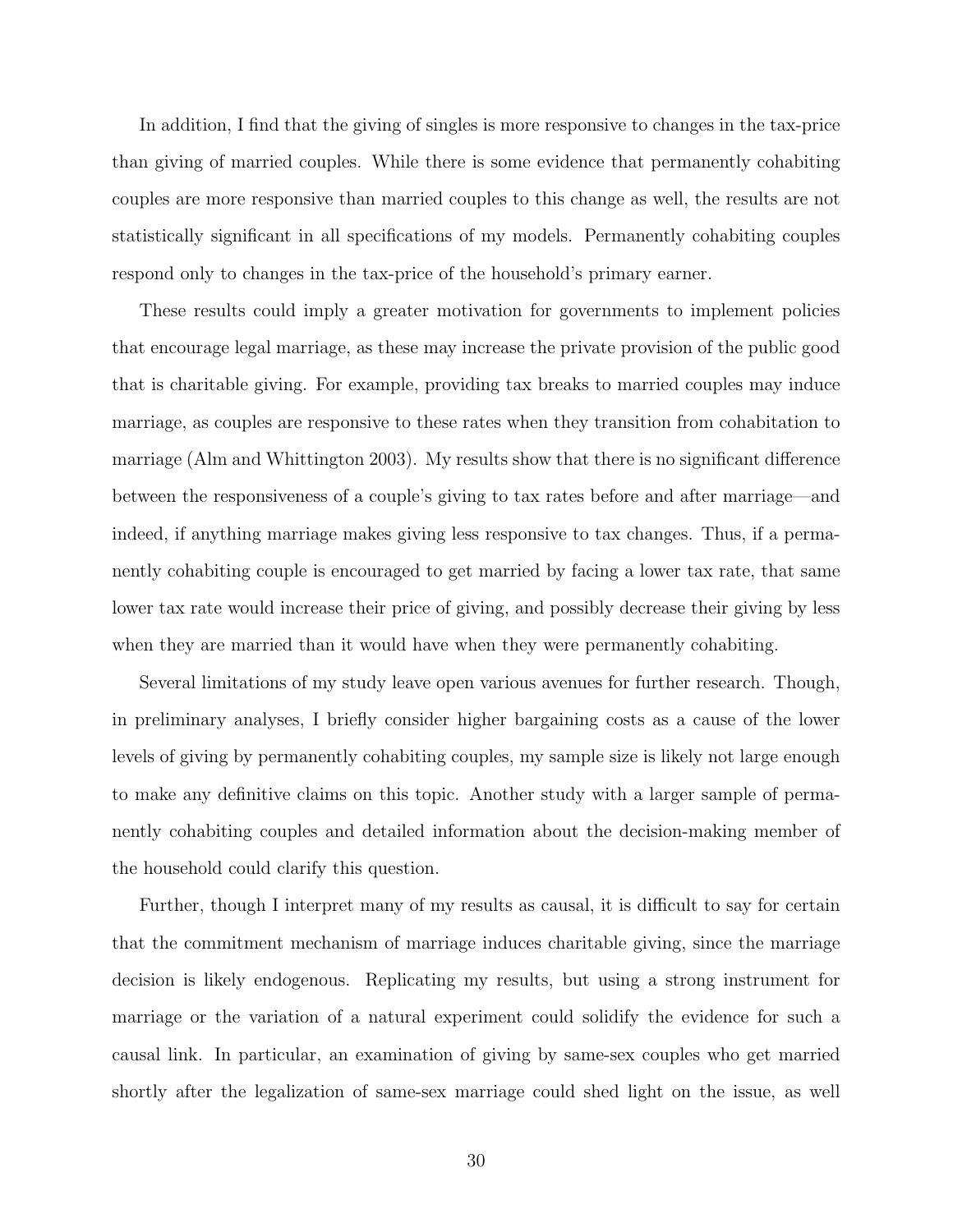as study the giving of same-sex couples in general—something I was unable to do as a result of limitations of my sample. Finally, charitable giving is just a single example of a household public good. Testing explicitly for the effects of commitment on investment in other household public goods remains an important area for expansion of further research.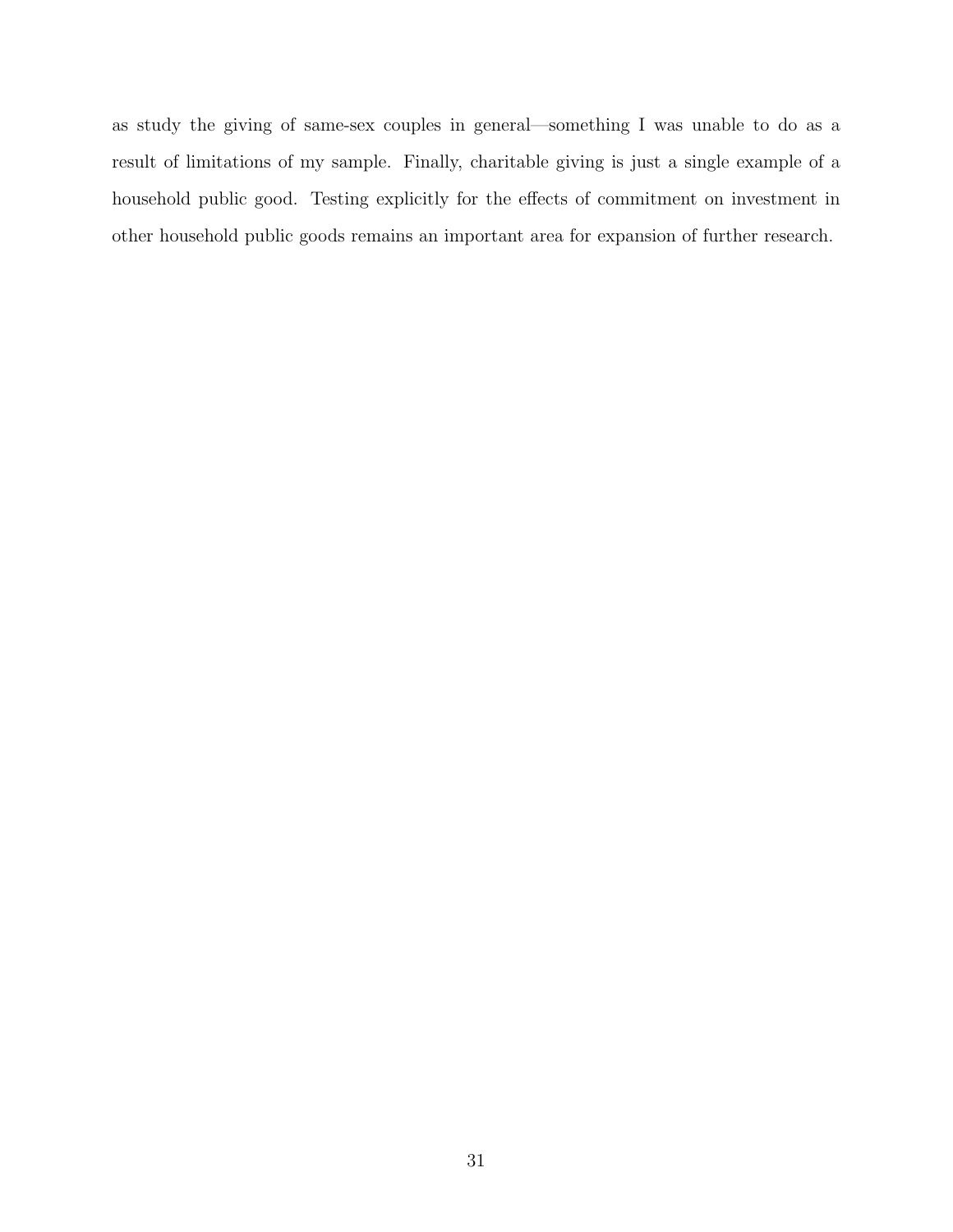## References

- [1] Alm, James, and Leslie A. Whittington. "Shacking up or shelling out: Income taxes, marriage, and cohabitation." *Review of Economics of the Household* 1, no. 3 (2003): 169-186.
- [2] Andreoni, James, and A. Abigail Payne. "Charitable giving." In Handbook of public economics, vol. 5, pp. 1-50. Elsevier, 2013.
- [3] Andreoni, James, Eleanor Brown, and Isaac Rischall. 2015. "Charitable Giving by Married Couples: Who Decides and Why Does It Matter?" In The Economics of Philanthropy and Fundraising. Volume 1., edited by James Andreoni, 526–48. Elgar Research Collection. International Library of Critical Writings in Economics, vol. 305. Cheltenham, UK and Northampton, MA: Elgar.
- [4] Andreoni, James. "Impure altruism and donations to public goods: A theory of warmglow giving." The economic journal 100, no. 401 (1990): 464-477.
- [5] Backus, Peter G., and Nicky L. Grant. "How sensitive is the average taxpayer to changes in the tax-price of giving?." International Tax and Public Finance 26, no. 2 (2019): 317- 356.
- [6] Becker, Gary S. 1981. A treatise on the family. Cambridge, Mass: Harvard University Press.
- [7] Becker, Gary S. "A Theory of Marriage: Part I." Journal of Political Economy 81, no. 4 (1973): 813-46.
- [8] Bekkers, René and Pamala Wiepking. 2012. "Who Gives? A Literature Review of Predictors of Charitable Giving II – Gender, Family Composition and Income." Voluntary Sector Review 3 (2).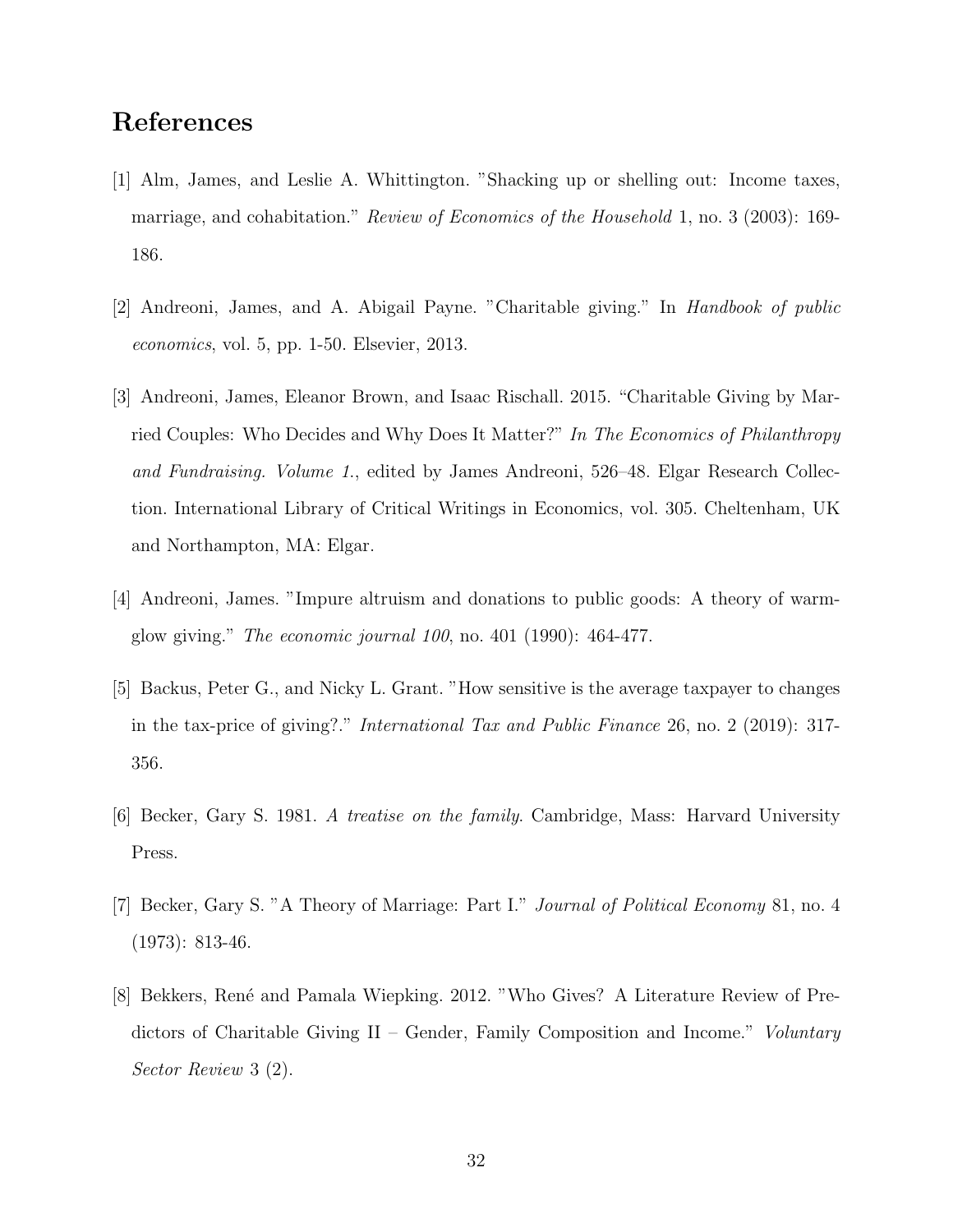- [9] Bergstrom, Theodore C. 1997. "A Survey of Theories of the Family." In Handbook of Population and Family Economics. Volume 1A, edited by Mark R. Rosenzweig and Oded Stark, 21–79. Handbooks in Economics, vol. 14.
- [10] Brooks, Arthur C. "Income tax policy and charitable giving." Journal of Policy Analysis and Management 26, no. 3 (2007): 599-612.
- [11] Cigno, Alessandro. "Marriage as a Commitment Device." Review of Economics of the Household 10, no. 2 (June 2012): 193–213.
- [12] Eagle, David, Lisa A. Keister, and Jen'nan Ghazal Read. "Household charitable giving at the intersection of gender, marital status, and religion." Nonprofit and Voluntary Sector Quarterly 47, no. 1 (2018): 185-205.
- [13] Feenberg, Daniel, and Elisabeth Coutts. "An introduction to the TAXSIM model." Journal of Policy Analysis and management 12, no. 1 (1993): 189-194.
- [14] Gemici, Ahu, and Steve Laufer. "Marriage and cohabitation." New York University, mimeo (2011).
- [15] Hirschman, A. 0. 1964. "The Paternity of an Index." American Economic Review 54 (5): 761.
- [16] Iyigun, Murat. 2009. "Marriage, Cohabitation and Commitment," IZA Discussion Papers No. 4341. Institute for the Study of Labor (IZA), Bonn.
- [17] Lam, David. 1988. "Marriage Markets and Assortative Mating with Household Public Goods: Theoretical Results and Empirical Implications." Journal of Human Resources 23  $(4): 462 - 87.$
- [18] Kimberlin, Sara, Jiyoun Kim, and Luke Shaefer. "An updated method for calculating income and payroll taxes from PSID data using the NBER's TAXSIM, for PSID survey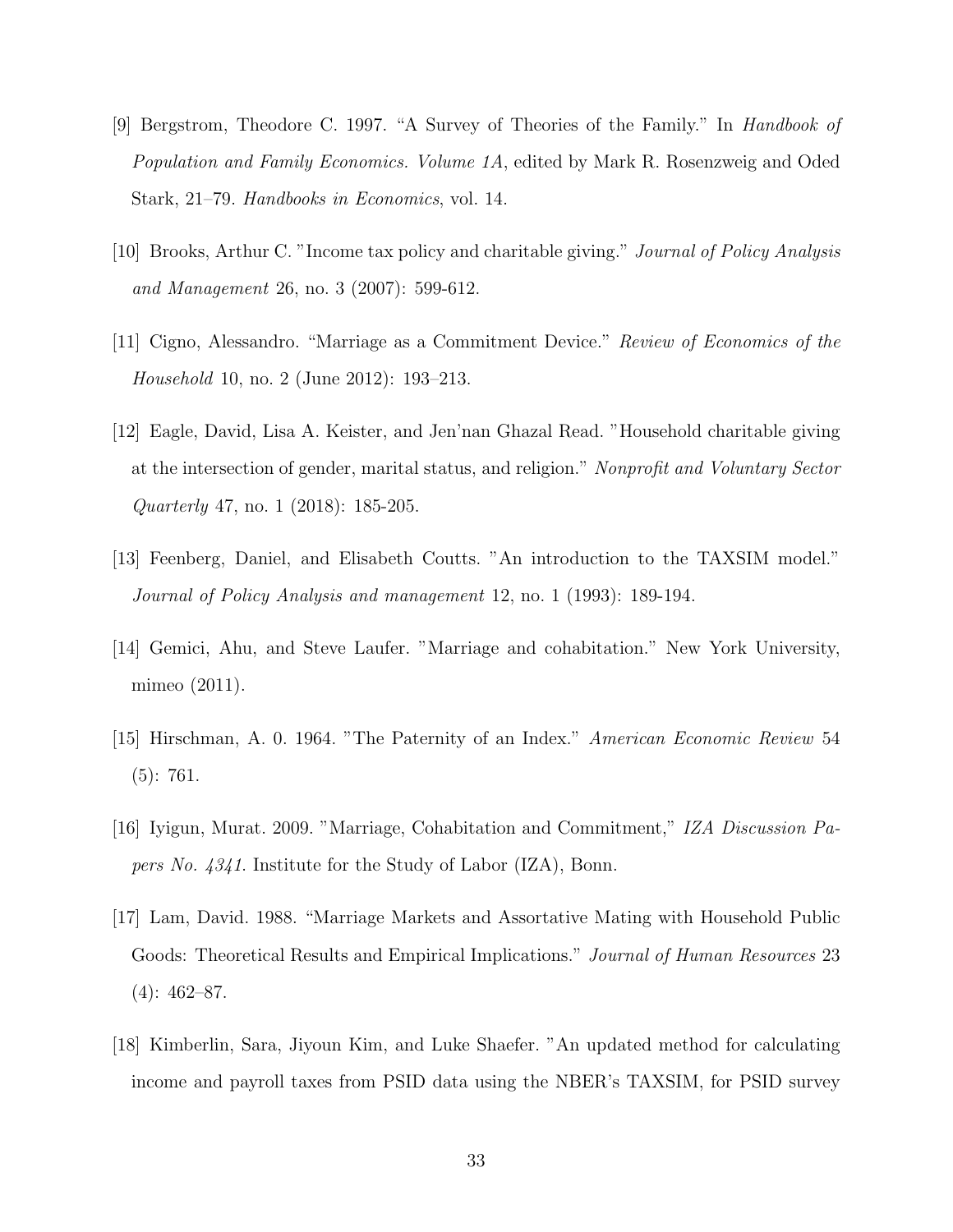years 1999 through 2011." Unpublished manuscript, University of Michigan. Accessed May 6 (2014): 2016.

- [19] Lundberg, Shelly, and Robert A. Pollak. "The Evolving Role of Marriage: 1950-2010." The Future of Children 25, no. 2 (2015): 29-50.
- [20] Lundberg, Shelly, and Robert A. Pollak. 2013. "Cohabitation and the Uneven Retreat from Marriage in the U.S., 1950-2010."
- [21] Matouschek, Niko, and Imran Rasul. 2008. "The Economics of the Marriage Contract: Theories and Evidence." Journal of Law and Economics 51 (1): 59–110.
- [22] Meer, Jonathan, and Benjamin A. Priday. "Tax Prices and Charitable Giving: Projected Changes in Donations under the 2017 Tax Cuts and Jobs Act." Tax Policy and the Economy 34, no. 1 (2020): 113-138.
- [23] Weiss, Yoram. 2008. "Marriage and Divorce," In The New Palgrave Dictionary of Economics edited by Lawrence Blume and Steven N. Durlauf.
- [24] Weiss, Yoram. 1997. "The Formation and Dissolution of Families: Why Marry? Who Marries Whom? And What Happens upon Divorce." In Handbook of Population and Family Economics. Volume 1A, edited by Mark R. Rosenzweig and Oded Stark, 81–123. Handbooks in Economics, vol. 14.
- [25] Wiepking, Pamala, and Ineke Maas. "Resources that make you generous: Effects of social and human resources on charitable giving." Social Forces 87, no. 4 (2009): 1973-1995.
- [26] Wilhelm, Mark O., Eleanor Brown, Patrick M. Rooney, and Richard Steinberg. 2001- 2015. The Center on Philanthropy Panel Study [machine-readable data file] / Director and Principal Investigator, Mark O. Wilhelm; Co-Principal Investigators, Eleanor Brown, Patrick M. Rooney, and Richard Steinberg; Sponsored by Atlantic Philanthropies. In the